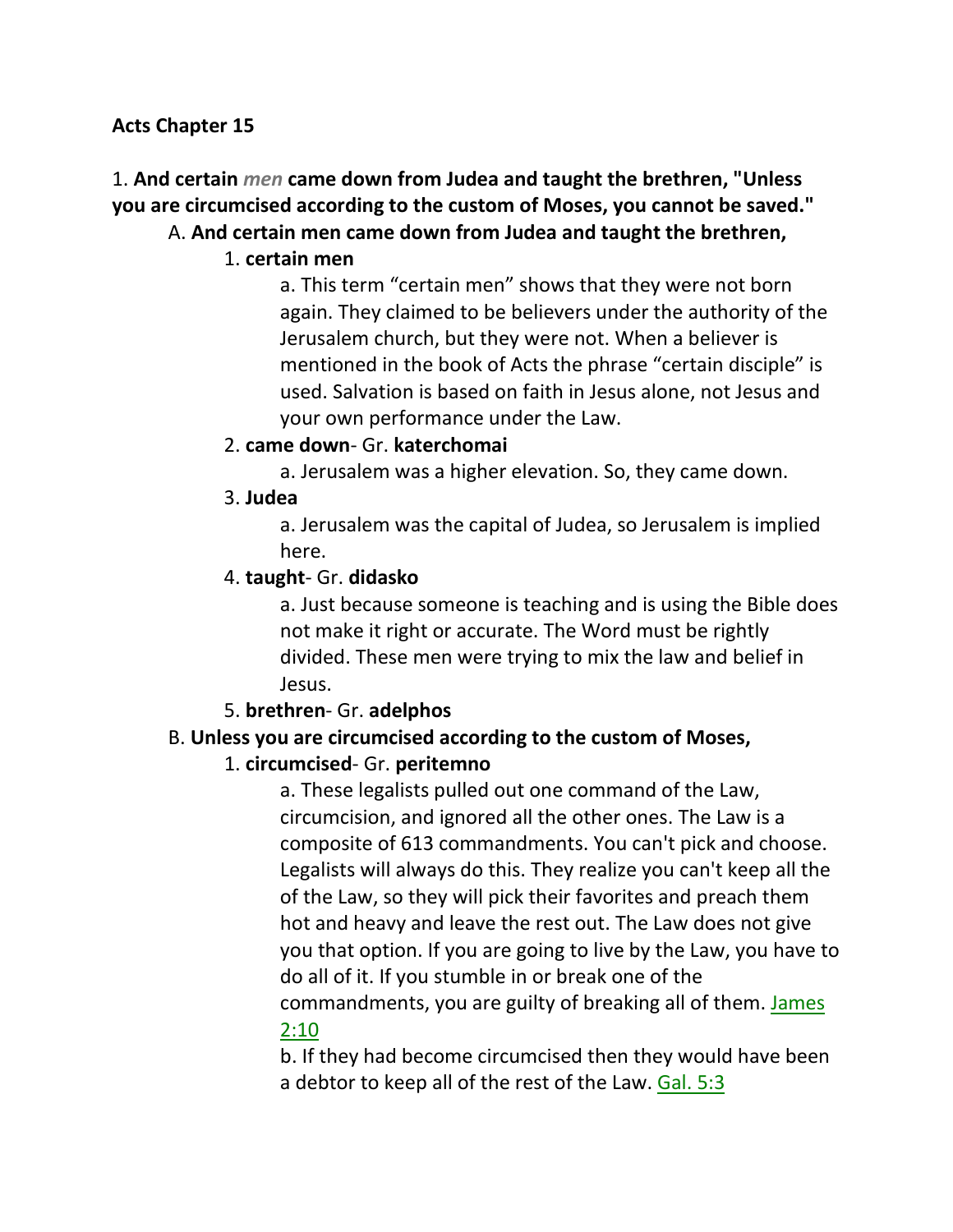2. **custom**- Gr. **ethos**- *usage prescribed by law, institute, prescription, rite*

#### 3. **Moses**

a. God gave the Law through Moses to Israel. So, his name is synonymous with the Law itself.

# C. **you cannot be saved**

1. **saved**- Gr. **sozo**

a. It was actually the opposite. You cannot be saved by what these men were teaching, which was law keeping plus Jesus. Paul brought this out clearly in Gal. 5:2.

2. **Therefore, when Paul and Barnabas had no small dissension and dispute with them, they determined that Paul and Barnabas and certain others of them should go up to Jerusalem, to the apostles and elders, about this question.** 

A. **Therefore,**

B. **when Paul and Barnabas had no small dissension and dispute with them,**

- 1. **small** Gr. **oligos**
- 2. **dissension** Gr. **stasis** *strife, insurrection*
- 3. **dispute** Gr. **suzetesis** *mutual questioning, disputation, discussion* a. Religious people love to dispute. Grace oriented people have a peace about them. They don't quarrel with people.

C. **they determined that Paul and Barnabas and certain others of them should go up to Jerusalem,**

1. **determined**- Gr. **tasso**- *to appoint mutually, i.e. agree upon* a. These are of the church at Antioch. We see this by the next verse.

# 2. **go up**- Gr. **anabaino**

3. **Jerusalem**

a. *That Jerusalem would be regarded by them as the source of authority in the Christian church, as it had been among the Jews.* -Barnes Commentary

# D. **to the apostles and elders,**

# 1. **apostles**- Gr. **apostolos**

a. To the twelve apostles of Jesus.

# 2. **elders**- Gr. **presbuteros**

a. These probably included those who were in the upper room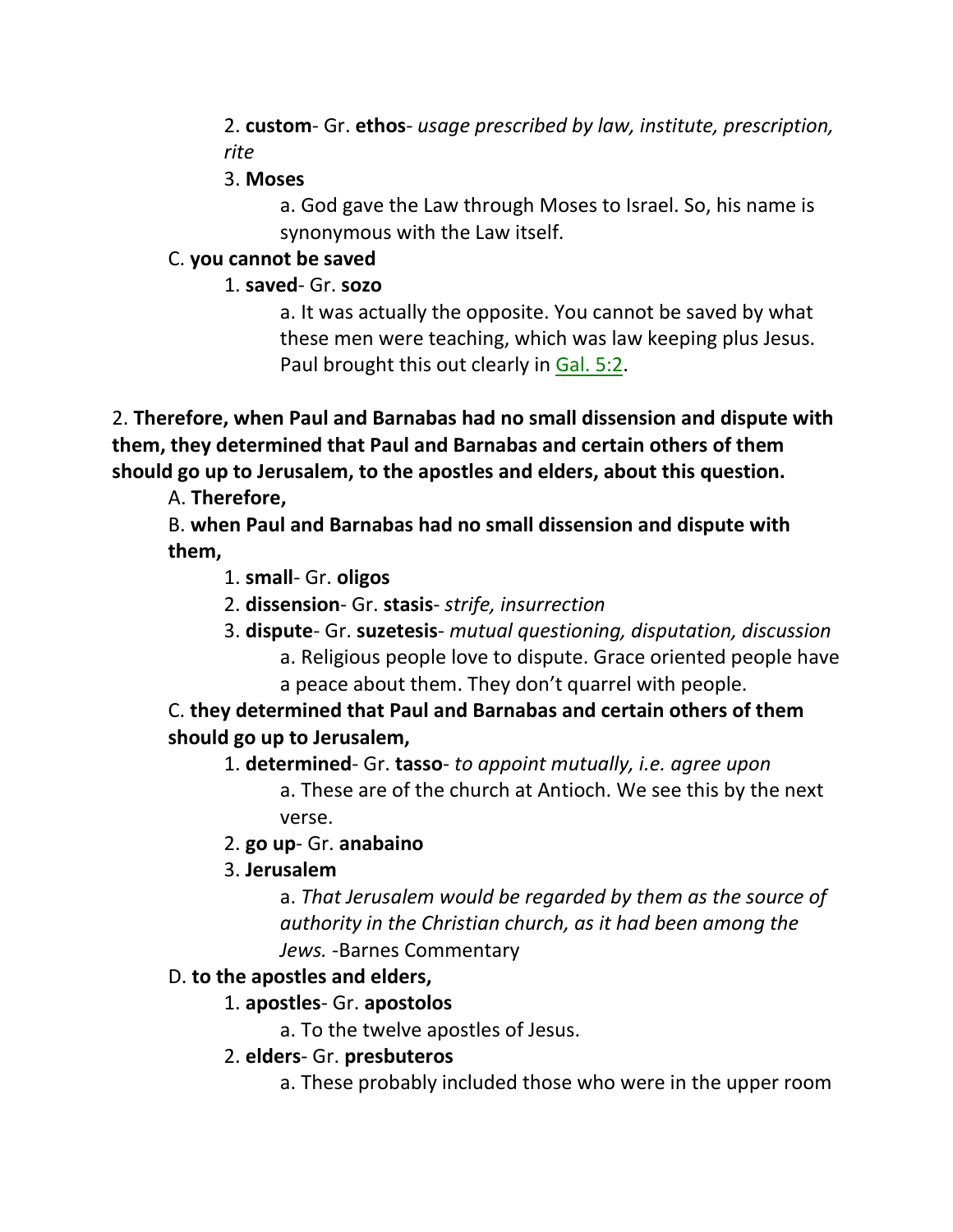#### on the day of Pentecost.

### E. **about this question**

### 1. **question**- Gr. **zetema**

a. The question was if the Gentiles needed to observe the Law to be saved. The answer would be no, but they still gave them some rules. Later James would say the Gentiles did not have to keep the Law, but the Jews who accepted Christ did. Paul would be swayed by James into hypocrisy in this later on.

3. **So, being sent on their way by the church, they passed through Phoenicia and Samaria, describing the conversion of the Gentiles; and they caused great joy to all the brethren.** 

A. **So,**

### B. **being sent on their way by the church,**

1. **sent on their way**- Gr. **propempo**

### 2. **church**- Gr. **ekklesia**

a. The church directed Paul and Barnabas to go down to Jerusalem to consult with the elders there. This was not directed by the religious zealots that caused the problems in Antioch. It is not wise to be intimated by or yield to the demands of legalists.

# C. **they passed through Phoenicia and Samaria,**

# 1. **passed**- Gr. **dierchomai**

2. **Phoenicia**- means *land of palm trees*

a. *The name of a haven in Crete on the south coast. The name was no doubt derived from the Greek word for the palm tree, which Theophrastus says was indigenous in the island*. -Smith Bible Dictionary

### 3. **Samaria**- means *guardianship*

a. *This city is situated 30 miles north of Jerusalem and about six miles to the northwest of Shechem, in a wide basin-shaped valley, six miles in diameter, encircled with high hills, almost on the edge of the great plain which borders upon the Mediterranean. In the centre of this basin, which is on a lower level than the valley of Shechem, rises a less elevated hill, with steep yet accessible sides and a long fiat top. This hill was chosen by Omri as the site of the capital of the kingdom of*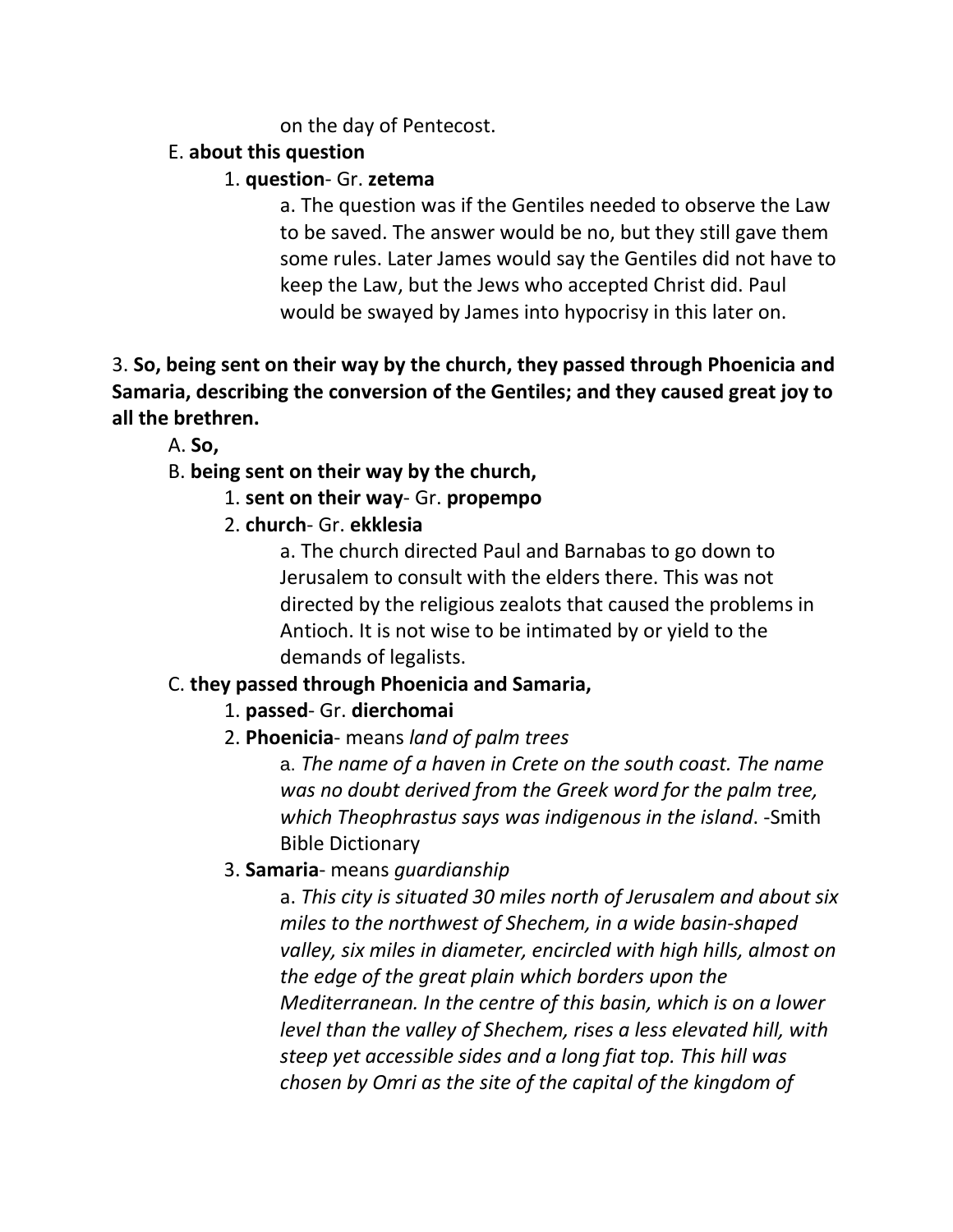*Israel.* -Smith Bible Dictionary

### D. **describing the conversion of the Gentiles,**

- 1. **describing** Gr. **ekdeigeomai** *to narrate in full or wholly*
- 2. **conversion** Gr. **epistrophe** *a turning towards, a turning about; in*

### *NT met. conversion*

a. The grace of God will turn your wagon around 180 degrees! 3. **Gentiles**- Gr. **ethnos**

# E. **and they caused great joy to all the brethren**

# 1. **great**- Gr. **megas**

2. **joy**- Gr. **chara**

a. The grace of God will bring you mega joy! Living under the Law will bring mega depression!

b. There will be great joy when you realize God has killed His fatted calf [Jesus] for you. Luk\_15:23

# 3. **brethren**- Gr. **adelphos**

a. These were believers who were not caught up in the legalism of the Law. However, at Jerusalem not all the brethren were joyful over the Gentiles being saved and blessed outside of keeping the Law.

b. Sometimes what will kill the joy of a new believer who is walking in grace by faith is going to church and having the Law taught to them.

4. **And when they had come to Jerusalem, they were received by the church and the apostles and the elders; and they reported all things that God had done with them.**

# A. **And when they had come to Jerusalem,**

1. **come**- Gr. **paraginomai**- *to newly arrive*

# 2. **Jerusalem**

a. This is where the church was started and the leadership in the church of Jerusalem was respected as the spiritual authority for the church. However, the leadership under James was legalistic and did not have the New Covenant revelation to the degree Paul had. Once the leaders at the church of Jerusalem that were directly under Jesus' ministry [i.e. the twelve apostles and James] died, the Jerusalem church no longer held authority over the universal church. Under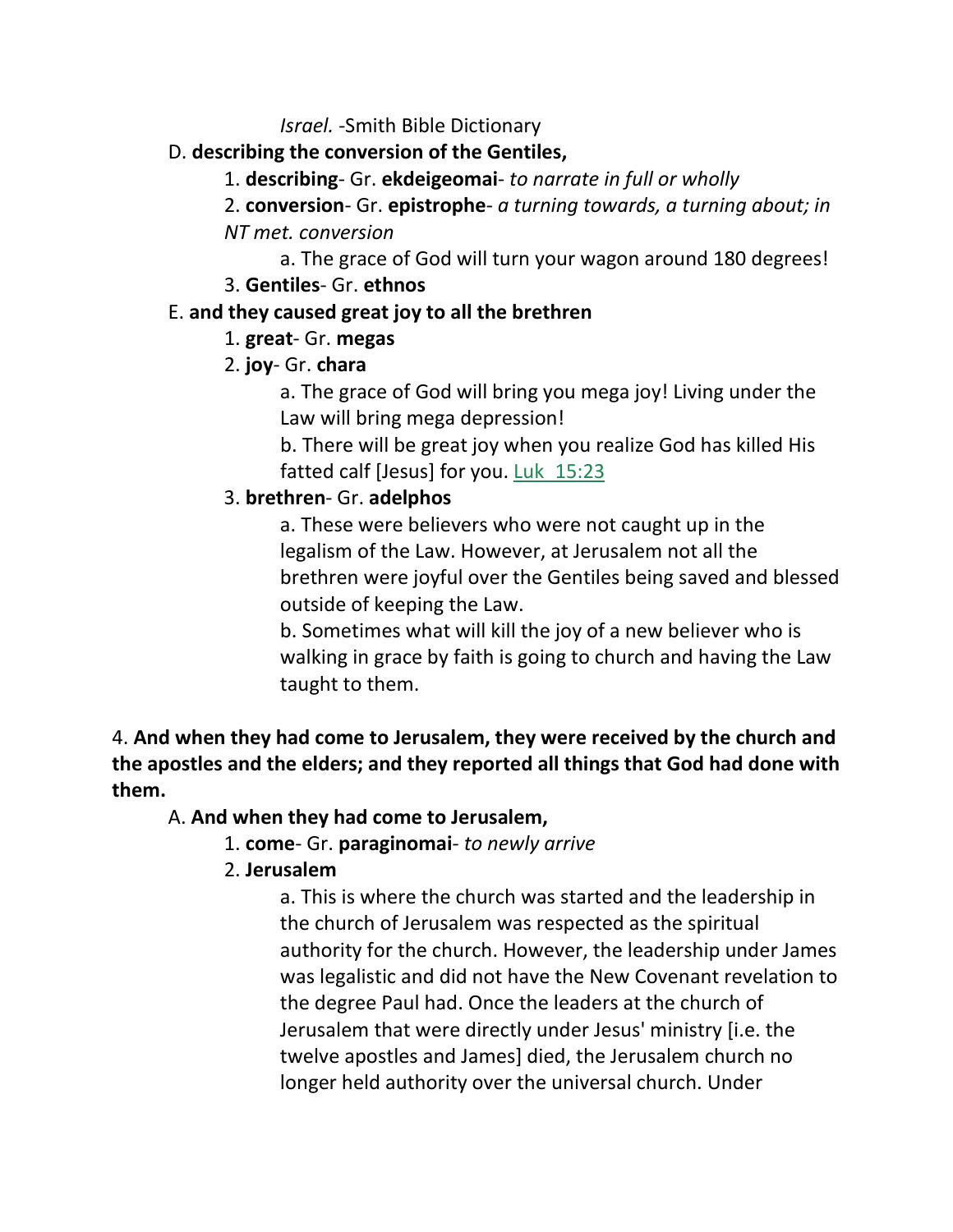Catholicism they claim the Pope and the church of Rome has authority now over the universal church. This is erroneous. Authority has been dispersed to each local church.

### B. **they were received by the church and the apostles and the elders,**

- 1. **received** Gr. **apodechomai** *to accept or receive from*
	- a. They were received from the church at Antioch.
	- b. We need to receive other Christians even if there is a disagreement among us.
- 2. **church** Gr. **ekklesia**
- 3. **apostles** Gr. **apostolos**
	- a. Twelve apostles
- 4. **elders** Gr. **presbuteros**

a. These were among the 120 that were in the upper room on the day of Pentecost which was the beginning of the church.

### C. **and they reported all things that God had done with them**

### 1. **reported**- Gr. **anaggello**

a. You can argue doctrine, but you can't argue with a testimony.

### 2. **done**- Gr. **poieo**

5. **But some of the sect of the Pharisees who believed rose up, saying, "It is necessary to circumcise them, and to command** *them* **to keep the law of Moses."** 

### A. **But some of the sect of the Pharisees who believed rose up,**

1. **sect**- Gr. **hairesis**- *strictly, a choice or option; hence, a religious sect, faction; by implication, discord, contention*

a. This word is translated as heresies in Galatians 5:20 and is listed as a work of the flesh. Breaking up into your own sect and separating yourself from other Christians is a work of the flesh! There are a staggering 45,000 Christian denominations globally. This is a product of the flesh and not the Spirit of God.

# 2. **Pharisees**- Gr. **pharisiaos**- means *set apart or separated ones*

a. Paul was once a member of the Pharisees.

b. *The Pharisees were a religious party or school among the Jews at the time of Christ, so called from perishin, the Aramaic form of the Hebrew word, perushim, "separated". The chief sects among the Jews were the Pharisees, the Sadducees and*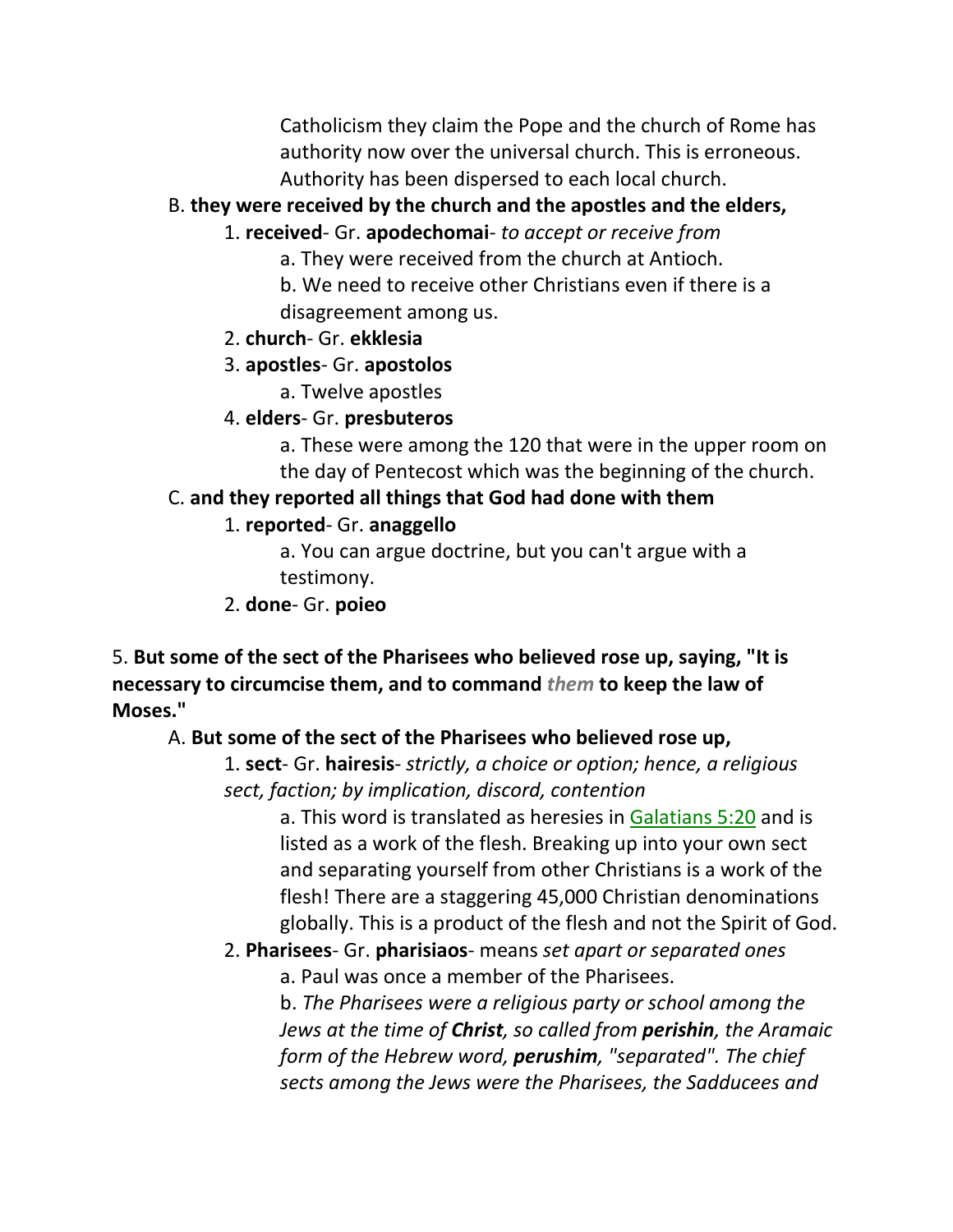*the Essenes, who may be described respectively as the Formalists, the Freethinkers and the Puritans. A knowledge of the opinion, and practices of the Pharisees, at the time of Christ, is of great importance, for entering deeply into the genius of the Christian religion. A cursory perusal of the Gospels is sufficient to show that Christ's teaching was, in some respects, thoroughly antagonistic to theirs. He denounced them, in the bitterest language; See Mat\_15:7-8; Mat\_23:5; Mat\_23:13-15; Mat\_23:23; Mar\_7:6; Luk\_11:42-44 and compare Mar\_7:1-5; Mar\_11:29; Mar\_12:19-20; Luk\_6:28; Luk\_6:37-42. To understand the Pharisees is, by contrast, an aid toward understanding the spirit of uncorrupted Christianity. The fundamental principle of all of the Pharisees, common to them with all orthodox modern Jews, is that, by the side of the written law, regarded as a summary of the principles and general laws of the Hebrew people, there was on oral law to complete, and to explain the written law, given to Moses on Mount Sinai, and transmitted by him by word of mouth. The first portion of the Talmud, called the Mishna or "second law", contains this oral law. It is a digest of the Jewish traditions and a compendium of the whole ritual law, and it came at length to be esteemed far above the sacred text. While it was the aim of Jesus to call men to the law of God itself as the supreme guide of life, the Pharisees, upon the Ppretence of maintaining it intact, multiplied minute precepts and distinctions, to such an extent that the whole life of the Israelite was hemmed in, and burdened on every side, by instructions so numerous and trifling, that the law was almost if not wholly lost sight of. These "traditions" as they were called, had long been gradually accumulating. Of the trifling character of these regulations, innumerable instances are to be found in the Mishna. Such were their washings before they could eat bread, and the special minuteness with which the forms of this washing were prescribed; their bathing when they returned from the market; their washing of cups, pots, brazen vessels, etc.; their fastings twice in the week, Luk\_18:12, as were their tithing; Mat\_23:23, and such, finally, were those minute and vexatious extensions*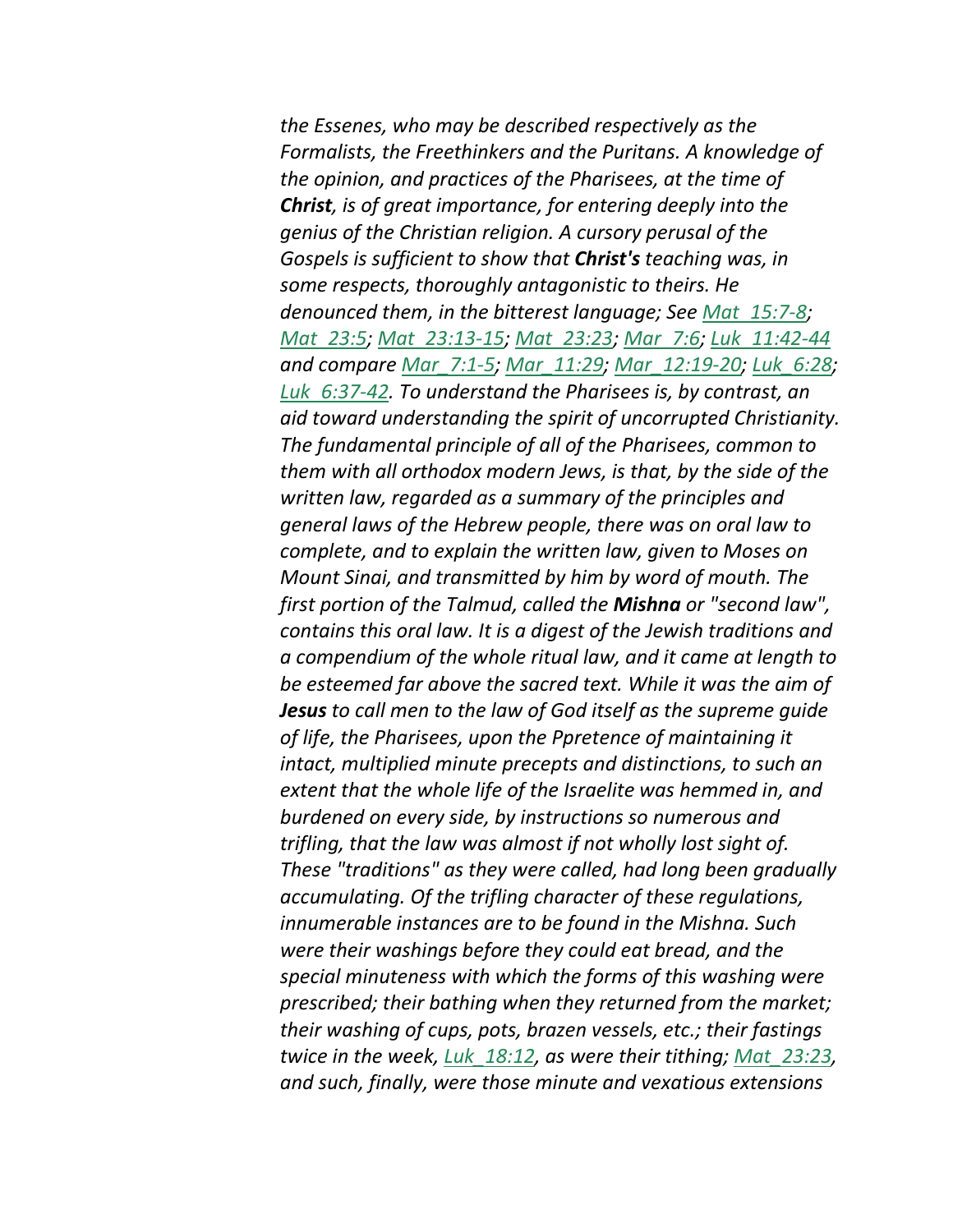*of the law of the Sabbath, which must have converted God's gracious ordinance of the Sabbath's rest, into a burden and a pain. Mat\_12:1-13; Mar\_3:1-6; Luk\_18:10-17*. -Smith Bible **Dictionary** 

3. The name Pharisee means "separated one". However, they were not separated unto God, but they separated themselves from others and held themselves better and more holy than others. This stinks in the nostrils of God!

#### 3. **believed**- Gr. **pisteuo**

a. They believed Jesus was the Messiah.

#### 4. **rose up**- Gr. **exanistemi**

a. They rose up in pride and self-righteousness.

#### B. **saying,**

#### C. **It is necessary to circumcise them,**

#### 1. **circumcise**- Gr. **peritemno**

a. Obviously in these religious men's minds, women were excluded or were on a lower standard till that day as they were under the OT times because they could not be circumcised. The new birth deals with the circumcision of the heart, so men and women can receive salvation equally and be on the same footing. Rom. 2:29

#### D. **and to command them to keep the law of Moses**

#### 1. **command**- Gr. **paraggello**

a. Legalistic people are all into commands and commanding people. New Testament grace gives loving exhortations.

#### 2. **keep**- Gr. **tereo**

a. No one has or can keep the law of Moses except for Jesus. You can't keep the law partially. You either keep all of it all the time or you have broken all of it.

#### 3. **law**- Gr. **nomos**

a. It was called the law of Moses because he was the mediator by which Israel received it.

#### 6. **Now the apostles and elders came together to consider this matter.**

- A. **apostles** Gr. **apostolos**
- B. **elders** Gr. **presbuteros**
- C. **came together** Gr. **sunago**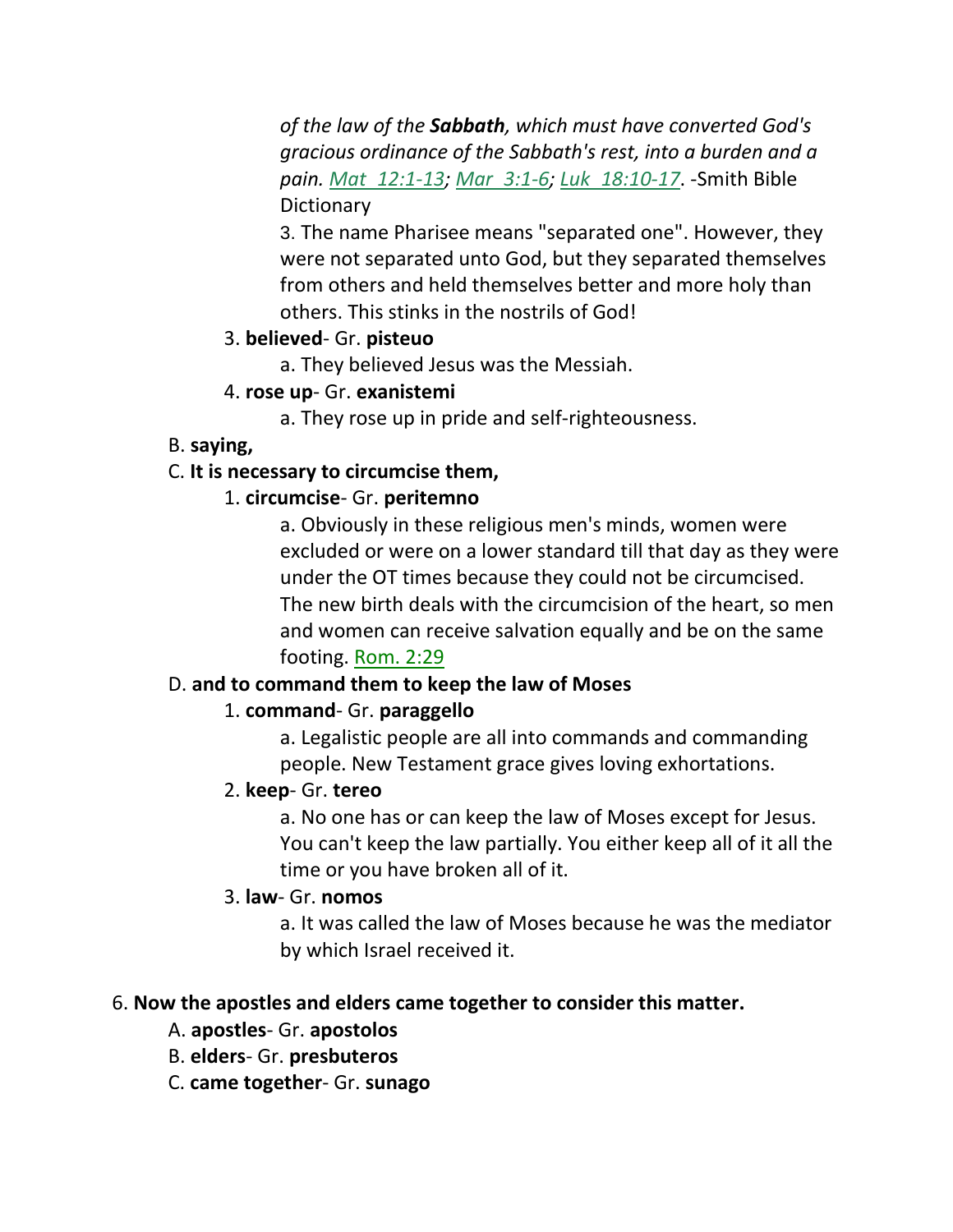1. This is the first recorded church council and Paul's third recorded visit to Jerusalem.

2. *Throughout its history, the church's leaders have met to settle doctrinal issues. Historians point to seven ecumenical councils in the church's early history, especially the councils of Nicea (A.D. 325) and Chalcedon (A.D. 451). Yet, the most important council was the first one—the Jerusalem Council—because it established the answer to the most vital doctrinal question of all: "What must a person do to be saved?" The apostles and elders defied efforts to impose legalism and ritualism as necessary prerequisites for salvation. They forever affirmed that salvation is totally by grace through faith in Christ alone.* -MacArthur commentary

D. **consider**- Gr. **eido**- *to see or know*

E. **matter**- Gr. **logos**- word or matter

1. They came together to consider the question at hand with what the Word of God has to say. It does not matter what man thinks. What matters is what does God say. The leaders will use the Word of God to decide this issue correctly. see vs. 16-17

2. Any dispute or question we have should be settled by the Word of God.

7. **And when there had been much dispute, Peter rose up and said to them: "Men and brethren, you know that a good while ago God chose among us, that by my mouth the Gentiles should hear the word of the gospel and believe.** 

#### A. **and when there had been much dispute,**

1. **dispute**- Gr. **suzetesis**- *mutual questioning, disputation, discussion* a. Legalism always will produce disputes and strife. A church filled with legalism is a perfect environment for a church split.

#### B. **Peter rose up and said to them:**

- 1. **rose up** Gr. **anistemi**
- 2. **said** Gr. **epo**

a. Of course Peter broke in and "said". This was the normal course for Peter. His motto was, "in doubt speak up!"

#### C. **Men and brethren,**

- 1. **men** Gr. **aner**
- 2. **brethren** Gr. **adelphos**

a. "Men" and "brethren" are words to bring the listeners on his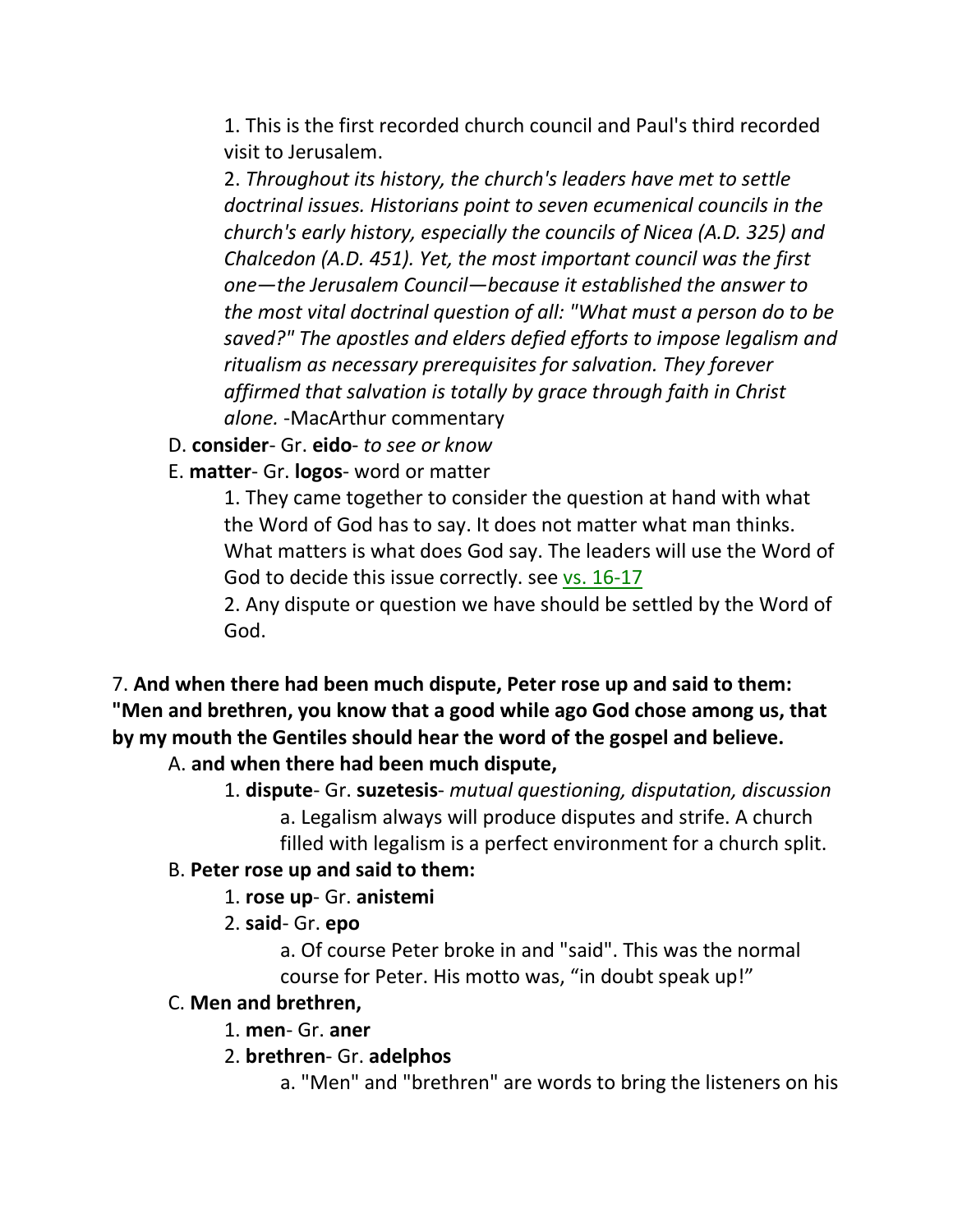side to consider what he was going to say. This is a good communication principle for us today.

- D. **you know that a good while ago God chose among us,**
	- 1. **know** Gr. epistamai
	- 2. **a good while ago** Gr. **archaios hemera apo** *from the days of old* a. Peter is referring to his visit to Cornelius which occurred somewhere between 10-13 years prior to this.
	- 3. **chose** Gr. **eklegomai** *to select out*

a. It is interesting that God chose Peter to open the door to the Gentiles when his call was to the Jews. Gal. 2:8-9 This brings out that you may be called to a certain area but be sensitive to the leading of the Lord because He might want to use you out of the normal order of things from time to time. However, you need to know it is God leading you to leave your normal lane He has for you. Peter knew for certain God called him to minister to Cornelius by a definite vision and direct command from the Lord.

### E. **that by my mouth the Gentiles should hear the word of the gospel and believe.**

- 1. **mouth** Gr. **stoma**
	- a. God can use people with big mouths! Say, Praise God!
- 2. **Gentiles** Gr. **ethnos**
	- a. This refers to Cornelius, his family, and friends.
- 3. **hear** Gr. **akouo**
- 4. **word** Gr. **logos**
- 5. **gospel** Gr. **euaggelion**
- 6. **believe** Gr. **pisteuo**
	- a. Believing comes from hearing the gospel. Rom. 10:17

### 8. **So God, who knows the heart, acknowledged them by giving them the Holy Spirit, just as** *He did* **to us,**

A. **So God,**

- B. **who knows the heart,**
	- 1. **knows the heart** Gr. **kardiognostes** *heart knower* a. God is THE heart knower. Act\_1:24,1Sa\_16:7, 1Ki\_8:39, 1Ch\_28:9; 1Ch\_29:17, Psa\_44:21; Psa\_139:1-2, Jer\_11:20; Jer\_17:10; Jer\_20:12, Luk\_16:15, Joh\_2:24; Joh\_2:25;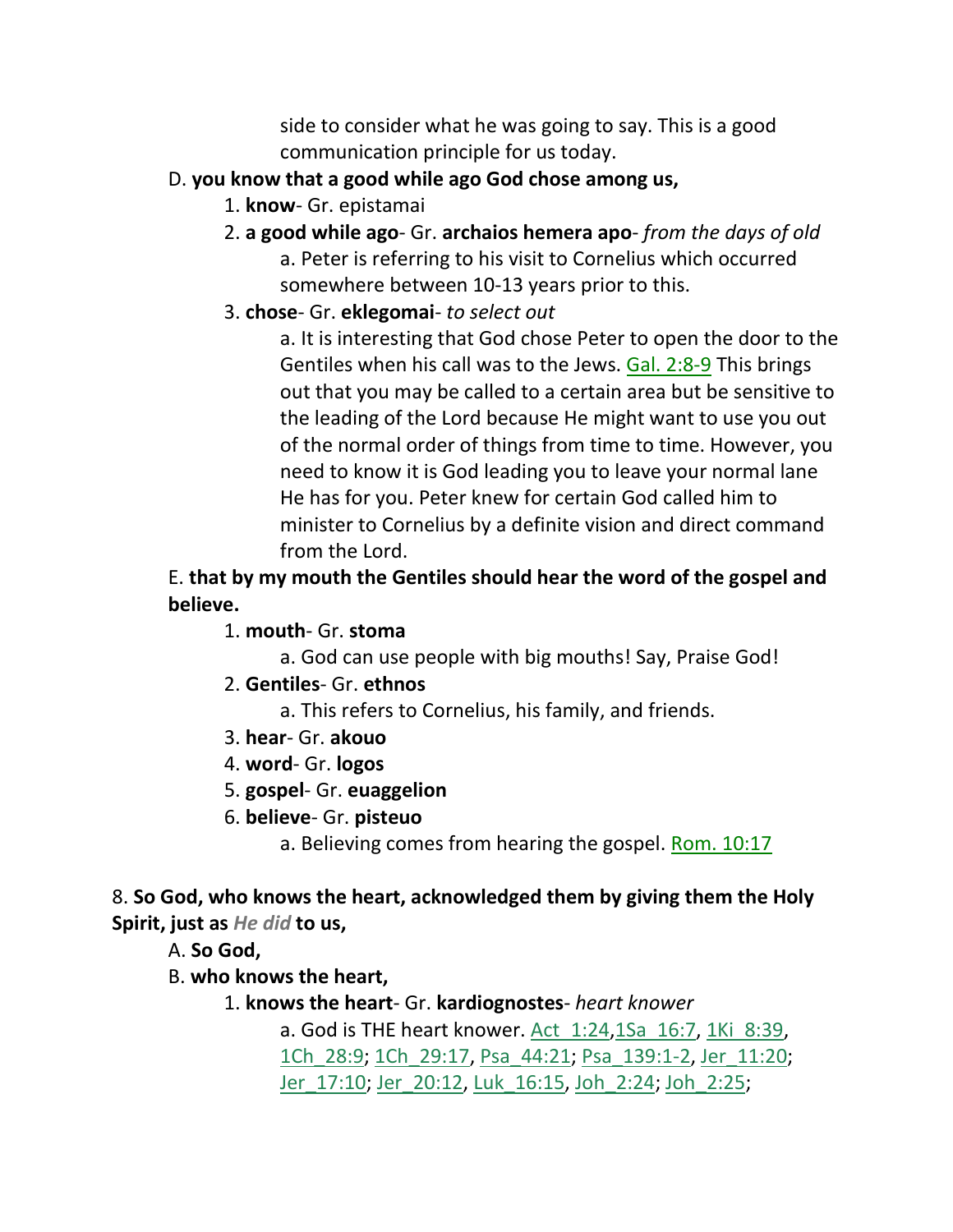# Joh 21:17, Rom 8:27, 2Co 11:11, 2Ti 2:19, Heb 4:13,

Rev\_2:23 No one else knows other people's heart. b. God saw in the hearts of Cornelius and those with him and saw faith in their heart and a willingness to accept Jesus. c. Just because someone professes faith does not mean they actually possess it or have a willingness to accept Jesus.

### C. **acknowledged them by giving them the Holy Spirit,**

- 1. **acknowledged** Gr. **martureo** *to give witness to*
- 2. **giving** Gr. **didomi**
- 3. **Holy Spirit**

a. The Holy Spirit being given is a result of God bearing witness to people's hearts. The Holy Spirit Himself also has a witnessing ministry. Joh 15:26

### D. **just as He did to us**

1. On the day of Pentecost when they had been filled with the Holy Spirit and spoke with tongues. "just as they did" can be taken to mean that cloven tongues of fire rested on their heads as they did in Jerusalem on the day of Pentecost, even though that detail was not mention in Acts 10.

### 9. **and made no distinction between us and them, purifying their hearts by faith.** A. **and made no distinction between us and them,**

1. **made no distinction**- Gr. **diakrino oudeis**- *not one distinction or variance*

a. There is no difference between Jew and Gentile. They both are equally sinners that need salvation. Rom. 3:9, Rom. 3:23

# B. **purifying their hearts by faith**

# 1. **purifying**- Gr. **katharizo**- *to cleanse*

# 2. **hearts**- Gr. **kardia**

a. The heart is the inward man. The heart is comprised of the spirit and soul. At salvation our spiritual side of our heart was born again and cleansed once and for all. Our soulish part of our heart is being purified now by believing the truth of the Word of God. 1 Pet. 1:22

### 3. **faith**- Gr. **pistis**

a. Purification comes by having faith in Jesus, not our own efforts to cleanse ourselves. Trying to purify yourself is as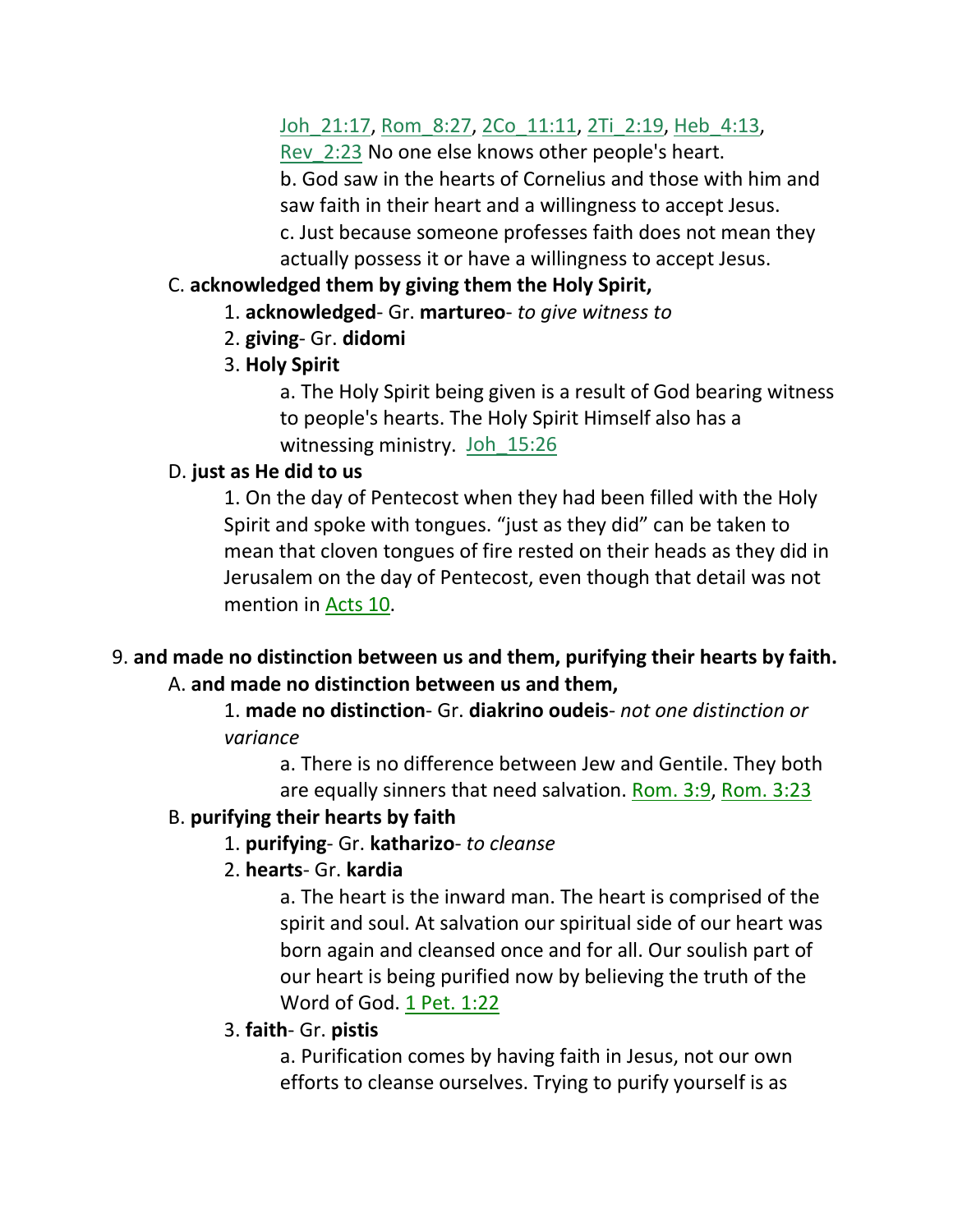effective as a rotten apple attempting to heal itself.

## 10. **Now therefore, why do you test God by putting a yoke on the neck of the disciples which neither our fathers nor we were able to bear?**

### A. **Now therefore,**

B. **why do you test God by putting a yoke on the neck of the disciples which neither our fathers nor we were able to bear.** 

### 1. **test**- Gr. **peirazo**- *to attempt, test one maliciously*

a. It is displeasing to the Lord that the yoke of the Law is put on those who were born into His family by grace. This happens all the time in churches around the world. People are saved by grace through faith and then many who go to church are put under the burden of the Law. This is highly displeasing to the Father.

### 2. **putting**- Gr. **epitithemi**

### 3. **yoke**- Gr. **zugos**

a. A yoke is for work. Under the Law you must labor constantly to fulfill all the commandments. There is no rest under the Law.

b. We are to take up the yoke of Jesus in which He is yoked together with us and provides all the power, so we just have to follow along by faith. Matt. 11:29-30 This is the yoke of grace. c. The Law is not for a righteous person, but for an unrighteous person. 1 Tim. 1:9

d. For a Christian the law is called a yoke of bondage. Gal. 5:1

#### 4. **neck**- Gr. **trachelos**

#### 5. **disciples**- Gr. **mathetes**

### 6. **fathers**- Gr. **pater**

a. Those ancestors going back to the beginning when the twelve tribes received the Law of Moses.

#### 7. **bear**- Gr. **bastazo**- *to take up in order to carrry*

a. No one can keep the Law.

b. James would make a ruling that the Gentiles would not have to bear the yoke of the Law here in this chapter, but he did say that the Jews were still under the Law later in chapter 21. He said this to Paul. Acts 21:24-25 James did not have the revelation of grace that Paul did.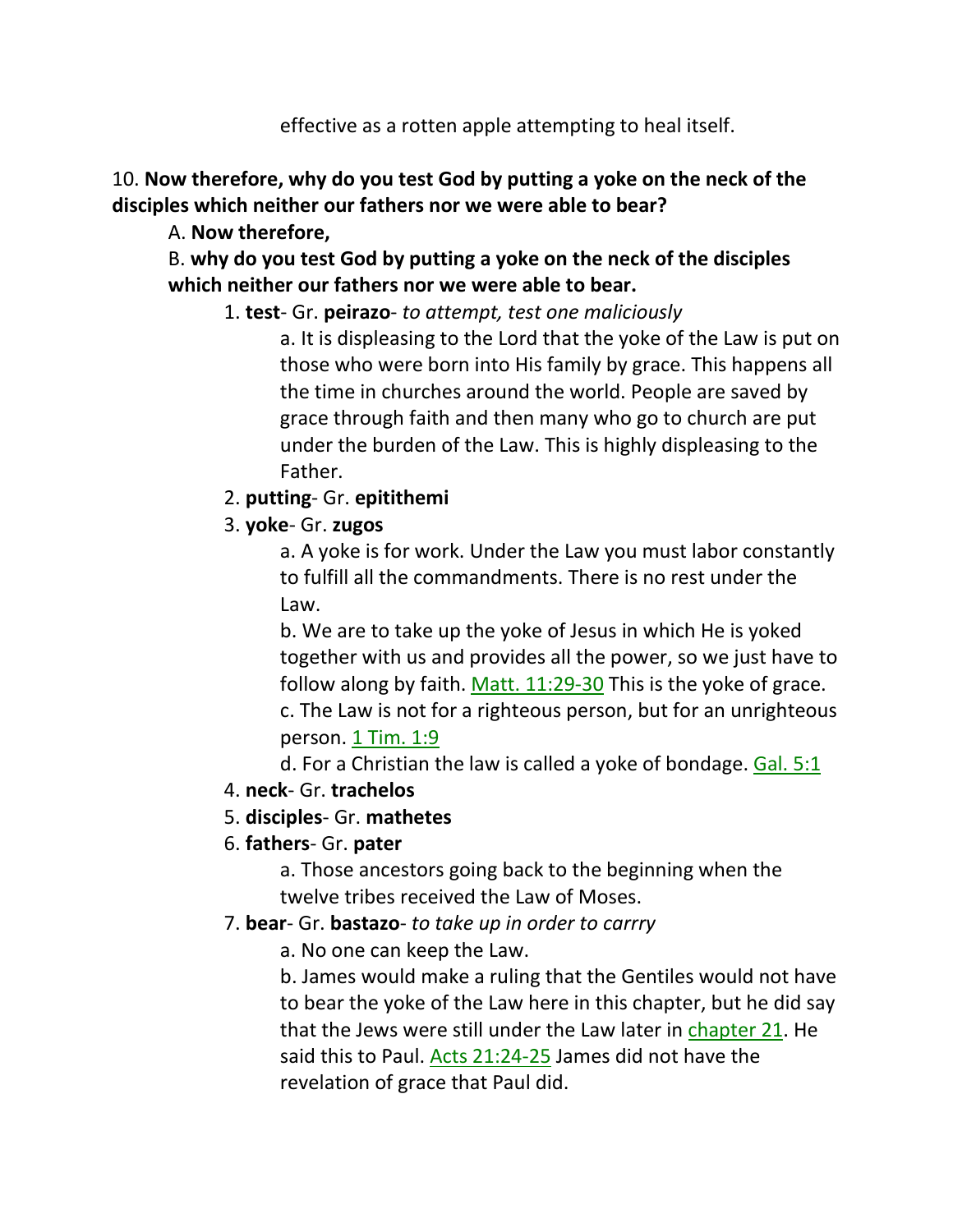### 11. **But we believe that through the grace of the Lord Jesus Christ we shall be saved in the same manner as they."**

- A. **believe** Gr. **pisteuo**
	- 1. The "we" in this verse speak of Jews.
- B. **grace** Gr. **charis** *unmerited favor*
	- 1. Grace is received by believing.
- C. **saved** Gr. **sozo**

1. God has the same salvation plan for both Jews and Gentiles. The Jews don't have a special arrangement for salvation since they are Jews.

### 12. **Then all the multitude kept silent and listened to Barnabas and Paul declaring how many miracles and wonders God had worked through them among the Gentiles.**

- A. **multitude** Gr. **plethos**
- B. **kept silent** Gr. **sigao**

1. This in itself was a miracle and a wonder.

- C. **listened** Gr. **akouo**
- D. **declaring** Gr. **exegeomai** *to draw out in narrative*

1. You can argue doctrine, but you can't argue a testimony. That is why your testimony is so powerful in witnessing to others. Paul repeatedly used his testimony in sharing the gospel.

- E. **miracles** Gr. **semeion**
- F. **wonders** Gr. **teras**
- G. **worked** Gr. **poieo**

1. God worked them, but He performs them through people and their faith.

2. Notice, that they focused on and talked about all the great things God did, not the persecution they received from people. We are called to give a **testimony** of God's goodness not a **moany** about how bad things have been! Keep your eyes on God and not people.

H. **Gentiles**- Gr. **ethnos**

13. **And after they had become silent, James answered, saying, "Men** *and* **brethren, listen to me:** 

A. **And after they had become silent,**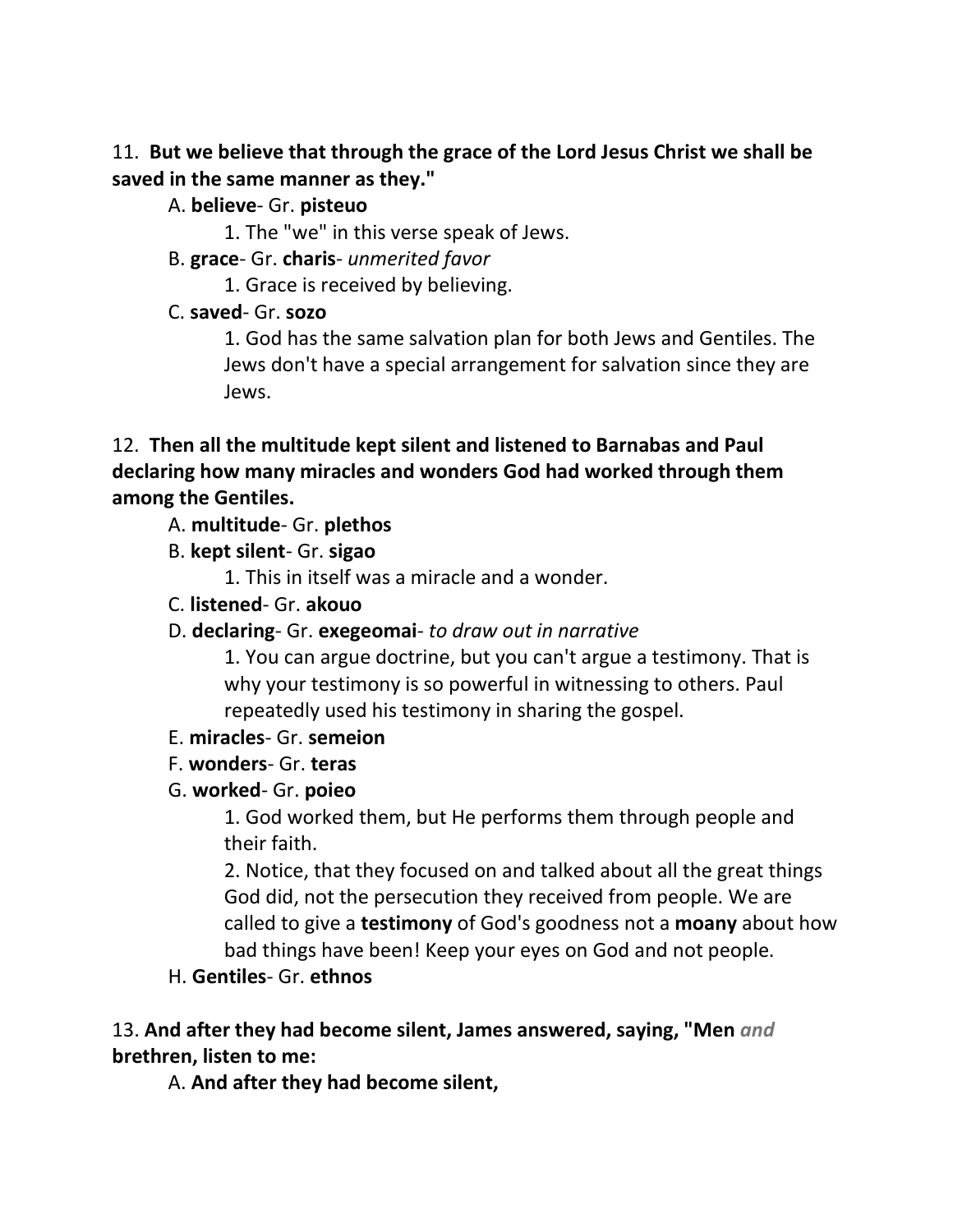#### 1. **silent**- Gr. **sigao**

a. This refers to Paul and Barnabas, not the crowd which already was silent.

b. They gave their testimonies and then shut up. They did not try to convince the crowd that God was moving among the Gentiles. They let the testimonies speak for themselves.

#### B. **James answered,**

1. **James**- means *supplanter* 

a. He was the head bishop [overseer] of the church at Jerusalem. Today we would call him the senior pastor.

### 2. **answered**- Gr. **apokrinomai**

C. **saying**- Gr. **lego**

### D. **Men and brethren,**

1. **men**- Gr. **aner**

### 2. **brethren**- Gr. **adelphos**

a. Peter gave the same opening when he spoke. James does the same here.

### E. **listen to me**

1. **listen**- Gr. **akouo**

### 14. **Simon has declared how God at the first visited the Gentiles to take out of them a people for His name.**

A. **declared**- Gr. **exegeomai**- *to draw out in narrative*

B. **visited**- Gr. **episkeptomai**- *to look at observantly, to inspect; to look out, select, to go see, to visit for the purpose of comfort and relief*

1. This shows that God had been separated from them and now visited them. You don't visit someone you are with already.

### C. **take out of**- Gr. **lambano ek**

1. Notice this says "take out of them" a people. It does not say all the Gentiles are now a people for His name. Universalists say that every person is reconciled to God and is His people. No! Those that are saved among the Gentiles are "taken out of them" are a people for His name. These are the Gentiles who accept Jesus by faith. They are taken out as a people for His name. The Gentiles who do not accept Jesus are and will be lost and separated from God.

#### D. **people**- Gr. **laos**- *covenant people*

1. All believing Jews and Gentiles have become a new people for His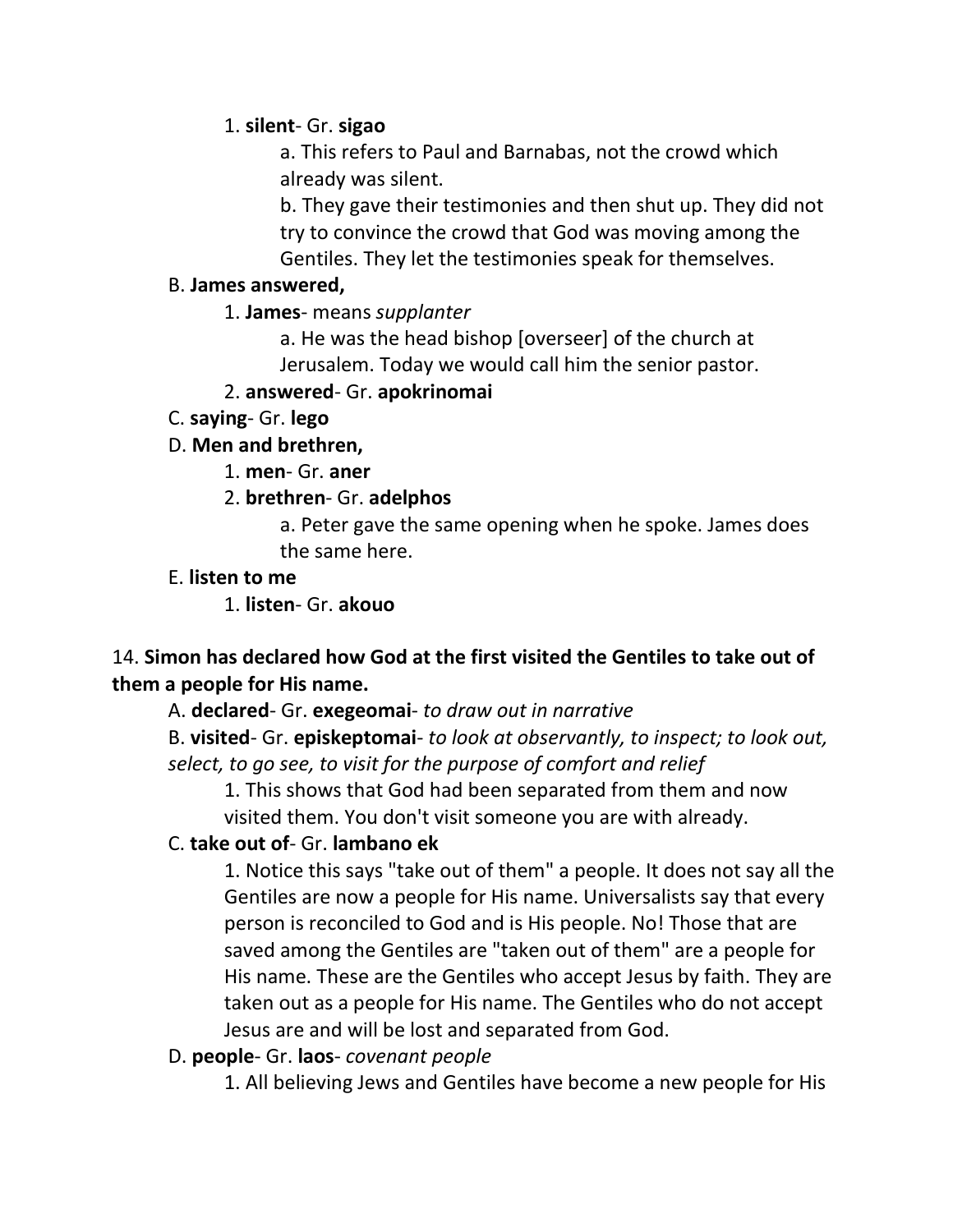name. They are the church- the new creation.

#### E. **name**- Gr. **onoma**

# 15. **And with this the words of the prophets agree, just as it is written:**

### A. **And with this the words of the prophets agree,**

#### 1. **words**- Gr. **logos**

### 2. **prophets**- Gr. **prophetes**

a. The prophets prophesied that Gentiles would turn to the Lord and be accepted. Rom\_15:9-12

### 3. **agree**- Gr. **sumphoneo**

a. We get the English word symphony from this Greek word. b. If the Word of God does not harmonize and agree with your belief or experience, then your belief or experience is wrong. c. The Word of God is our standard and plumbline to place our belief or experience next to in order to see if they agree. If they don't, then disregard the belief or experience, not the Word of God! Some refuse to the let the Word of God stand in the way of what they believe. In doing this they disregard the Word of God.

### B. **just as it is written**

### 1. **written**- Gr. **grapho**

a. Truth is always in accordance with "just as it is written". If your "truth" is not in accordance with "just as it is written" it is not God's truth.

### 16. **'AFTER THIS I WILL RETURN AND WILL REBUILD THE TABERNACLE OF DAVID, WHICH HAS FALLEN DOWN; I WILL REBUILD ITS RUINS, AND I WILL SET IT UP;** A. **After this I will return and will rebuild the tabernacle of David,**

# 1. **return**- Gr. **anastrepho**

a. Jesus is going to return to set up His millennial kingdom and then there will be nothing that will separate God from man.

### 2. **rebuild**- Gr. **anoikodomeo**

a. Jesus first coming was rebuild the edifice of grace that legalism ruined.

### 3. **tabernacle**- Gr. **skene**

a. This was a tabernacle of grace. When David brought the ark up to Jerusalem, he pitched a tent for it. It did not have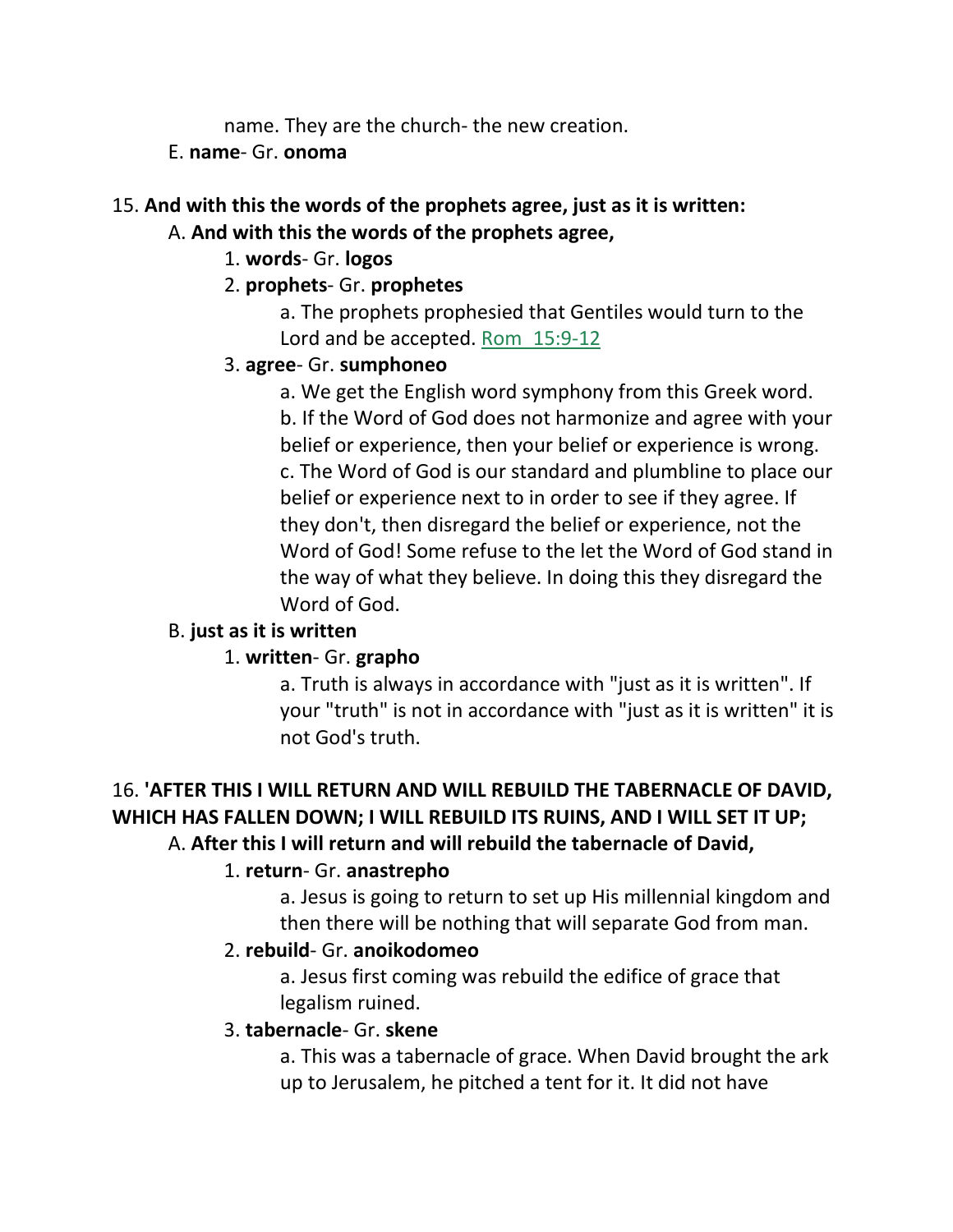sections like the tabernacle of Moses or the later temple which had partitions that kept the ark of the covenant from public access. In the tabernacle of David, the ark of God's presence was open to the sight of all. There were no daily animal sacrifices offered as under the Law, but instead continual praises and thanksgiving was offered up. Both Jew and Gentile could view the ark and praise God. There was no division and separation as under the Law.

b. In this church age this tabernacle of David is operating allowing both Jew and Gentile to equally have access to God and to praise Him. Today we are to continually offer up the offerings of praise and thanksgiving to God through Jesus Christ. Heb. 13:15

### 4. **David**- means *beloved*

a. The tabernacle of Moses [Law] was replaced by the tabernacle of David [grace].

### B. **which has fallen down,**

### 1. **fallen down**- Gr. **pipto**- *fallen*

a. This tabernacle of grace had fallen down and was ruined through religion and those seeking to be under the Law. It was raised up at the beginning of the church and will have its glory restored when Jesus comes back during the Millennium in which all nations will come and worship God in Jerusalem.

### C. **I will rebuild its ruins,**

#### 1. **rebuild**- Gr. **anoikodomeo**

a. Jesus will come a second time to rebuild the edifice of grace that legalism ruined. What happened between Jesus' first and second coming? Legalism crept in again and undermined the edifice of grace. Today, we see the beginning of that rebuilding of the edifice of grace that will be culminated when Jesus returns.

### 2. **ruins**- Gr. **kataskapto**- *to dig down under, undermine; by impl. to overthrow; demolish, raze*

a. Grace is undermined by legalism in people's life. Jesus is rebuilding the edifice of grace in many people's lives! They are being built up by grace! We are in a grace move of God today. The tabernacle of David is being erected again!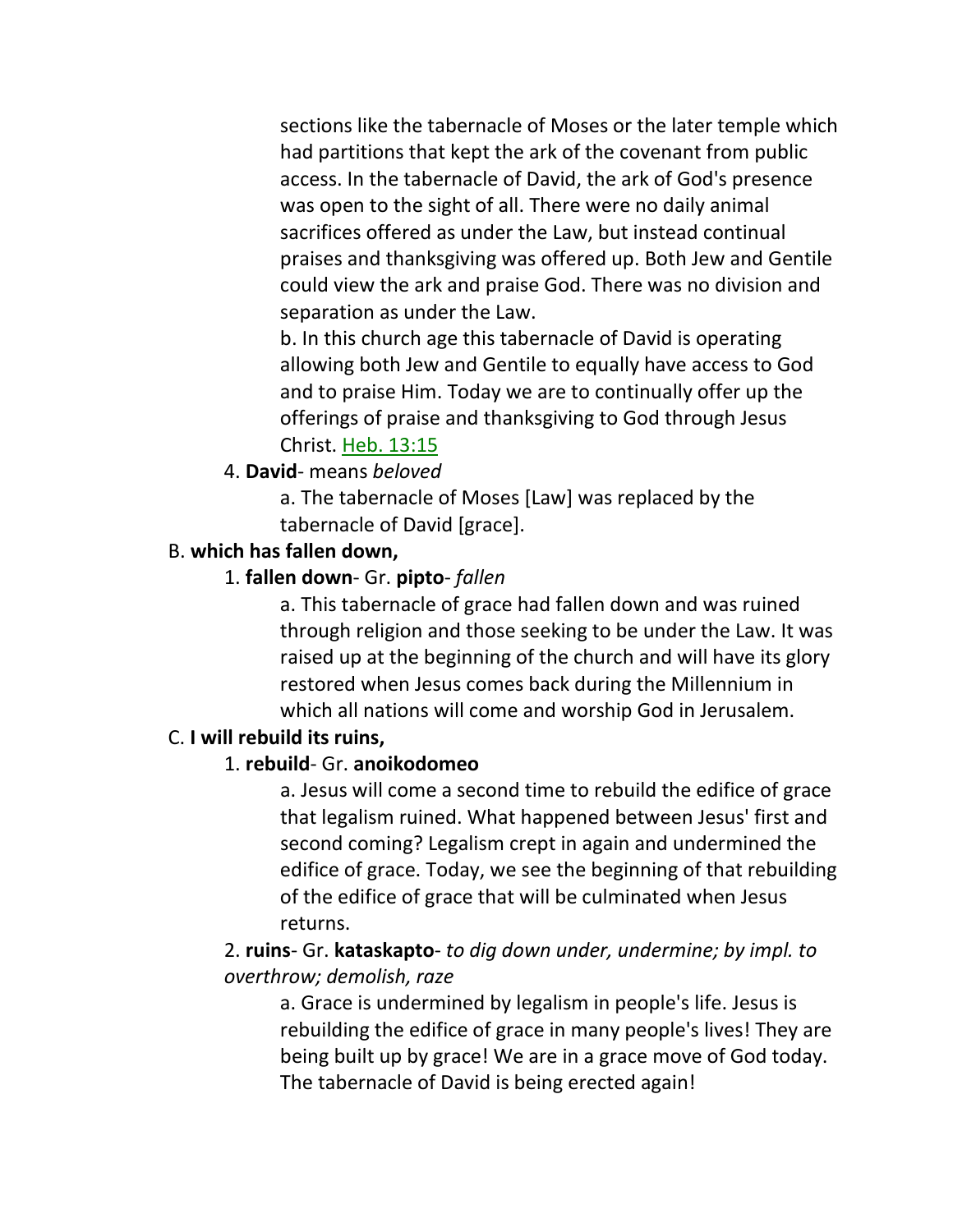#### D. **and I will set it up.**

1. **set up**- Gr. **anorthoo**- *straighten and make erect again*

a. Jesus is the ark of God's presence, and He will sit in the tabernacle of David upon His return. Isa\_16:5 He will be available for both Jew and Gentile. They all will come and worship Him!

b. Once Jesus sets this tabernacle up again when He returns it will never be taken down again! Isa 33:20

### 17. **SO THAT THE REST OF MANKIND MAY SEEK THE LORD, EVEN ALL THE GENTILES WHO ARE CALLED BY MY NAME, SAYS THE LORD WHO DOES ALL THESE THINGS.'**

### A. **So that the rest of mankind may seek the Lord,**

1. **rest**- Gr. **kataloipos**- *left remaining*

### 2. **mankind**- Gr. **anthropos**

a. This is referring to the Gentiles as we see in the next phrase. The Jews were allowed to seek the Lord under the Law, but not the Gentiles. When David pitched his open tent both Jews and Gentiles had access together to the ark and to worship. In this church age, this is once again the case.

b. God sees three divisions of man on the earth- Jew, Gentile, and the church of God. 1 Cor. 10:32

### 3. **seek**- Gr. **ekzeteo**

a. We find the Lord by faith.

### B. **even all the gentiles who are called by my name,**

### 1. **gentiles**- Gr. **ethnos**

a. All Gentiles are invited to seek the Lord, but only those who find him by faith are called by His name.

#### 2. **called**- Gr. **epikaleomai**

### 3. **name**- Gr. **onoma**

a. We are called by His name. We are called Christians.

### C. **say the Lord who does all these things**

### 1. **does**- Gr. **poieo**

a. God made the plan of salvation and made the way to Him open for all. This was the Lord's doing, and it is marvelous in our eyes!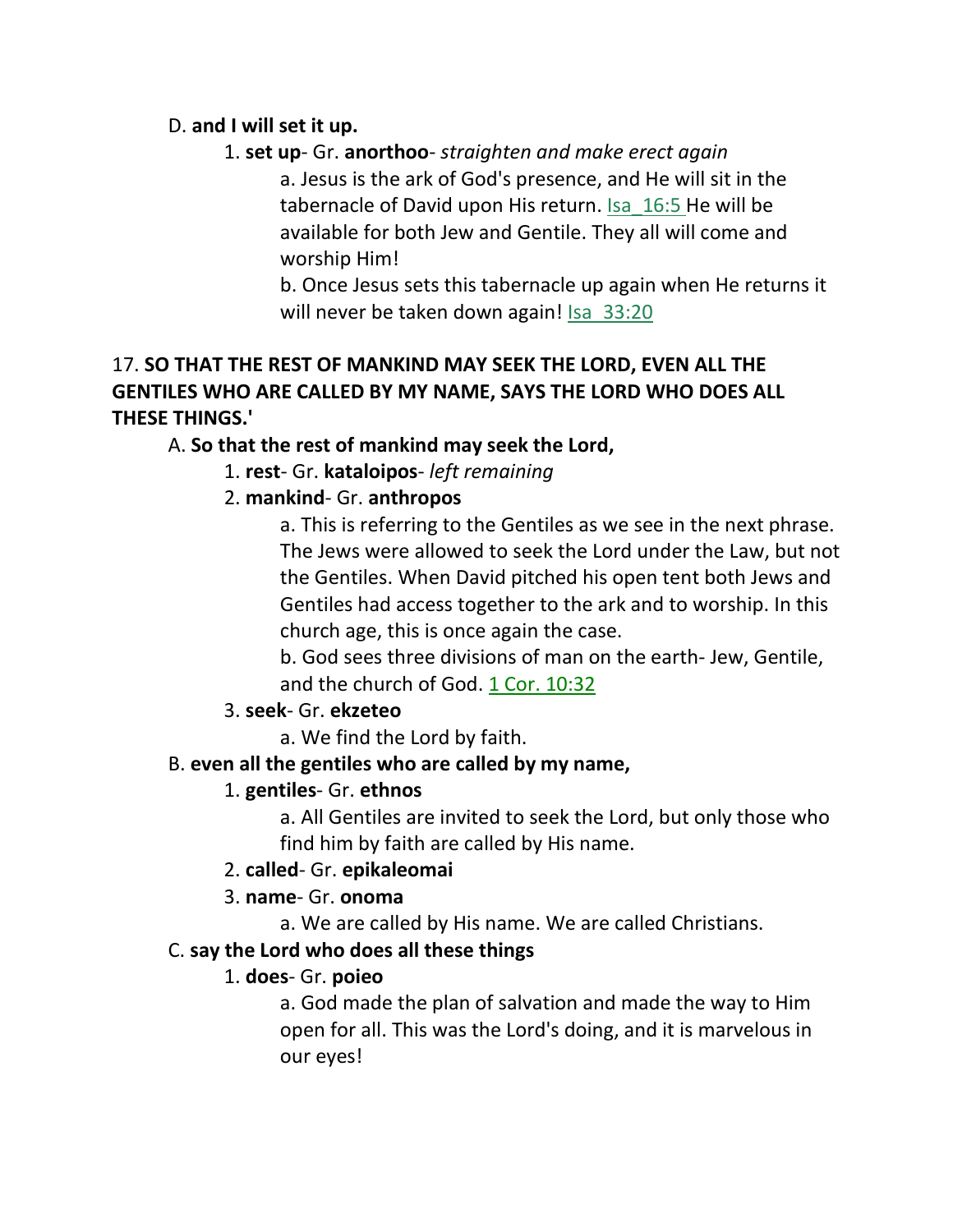#### 18. **"Known to God from eternity are all His works.**

- A. **Known** Gr. **gnostos**
- B. **eternity** Gr. **aion** *from the age*

1. This word means from the beginning of time.

### C. **works**- Gr. **ergon**

1. God has known from the beginning of time both what He has planned to do throughout eternity and also what will happen. Isa\_46:10

## 19. **Therefore I judge that we should not trouble those from among the Gentiles who are turning to God,**

- A. **judge** Gr. **krino** *to decide*
- B. **trouble** Gr. **parenochleo** to *harass further*, that is, *annoy*

1. Having to be circumcised as an adult would be troubling!

2. The Gentiles had been harassed by legalistic people. James said that this should stop now! However, James had no qualms about continuing to harass the Jews with the Law! In James' mind there was still a difference between Jew and Gentiles. In his mind the Gentiles could be admitted as "junior associates" but the Jews still had to keep the Law and so had special status before God. Acts 21:24-25

- C. **Gentiles** Gr. **ethnos**
- D. **turning** Gr. **epistrepho**
	- 1. By faith in Jesus.

20. **but that we write to them to abstain from things polluted by idols,** *from* **sexual immorality,** *from* **things strangled, and** *from* **blood.** 

# A. **but that we write to them to abstain from things polluted by idols,**

### 1. **write**- Gr. **grapho**

a. Remember, the book of Acts is a narrative of history, not a book to derive doctrine from. There is no mention here that God commanded these four things be kept. This is from James. b. James could not leave well enough alone. He said "no law" for the Gentiles but then could not help himself and gave four commandments for them to keep. This is the hallmark of a legalist. They will pick and choose out of the law which commands are binding and leave off the rest. The Law cannot be thus treated. It is either an all or nothing proposition with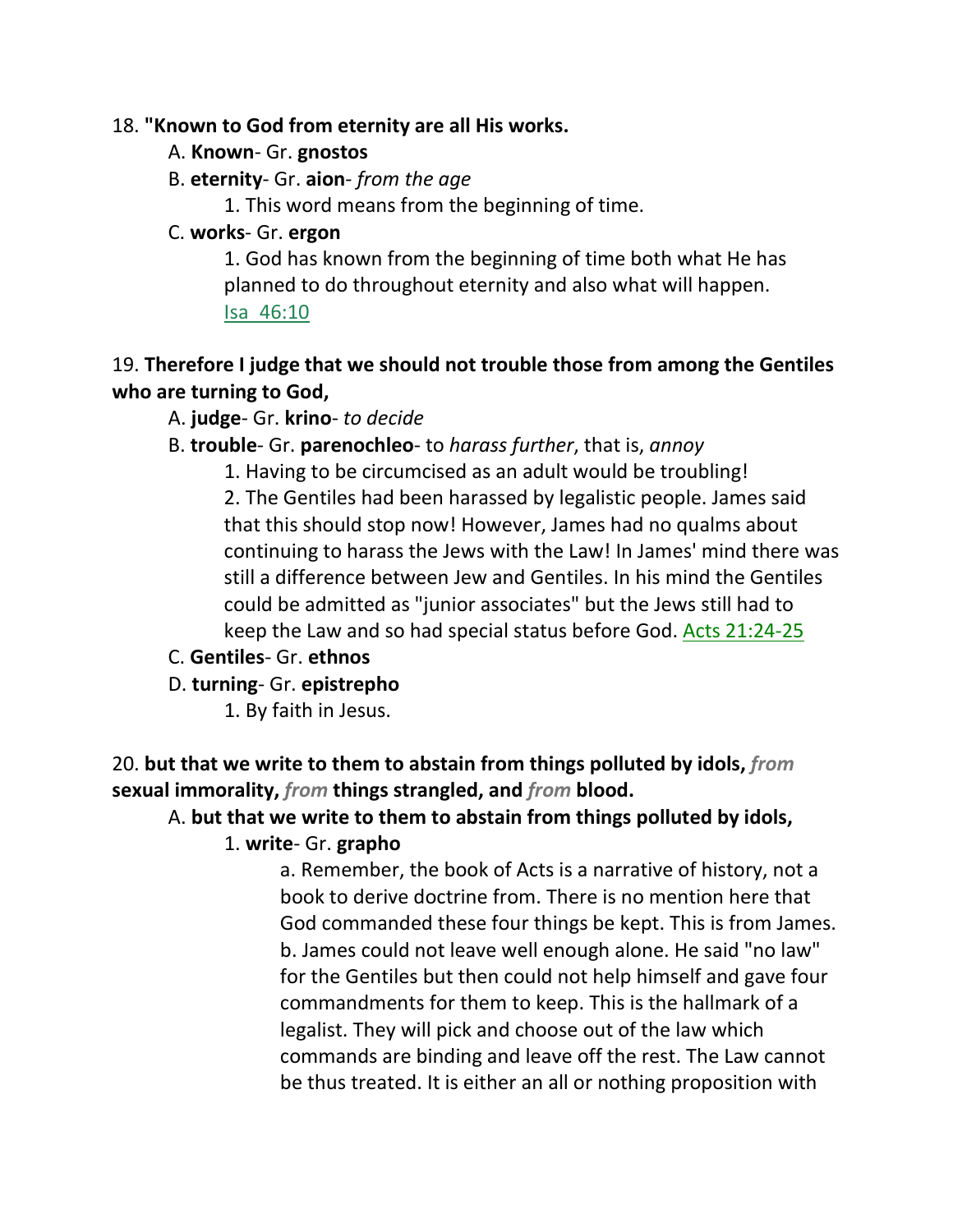keeping the Mosaic Law.

c. It is interesting that these laws were given to the Gentiles, and these were the ones they struggled with afterwards. We see this in the Corinthian church. The Law will always stir up desires for what is forbidden.

d. No mention of circumcision is mentioned. This was the topic that kicked off this whole meeting in the first place. By its omission, the answer was no, Gentiles don't have to be circumcised to be saved or follow the Lord. I am sure this would give infinite relief to the Gentile men who heard this.

- 2. **abstain** Gr. **apechomai**
- 3. **polluted** Gr. **alisgema** *(to soil); (ceremonial) defilement* a. This refers to meat sacrificed to idols. Paul addressed this issue in his letter to the Corinthians. 1Co\_10:19-22
- 4. **idols** Gr. **eidolon**

a. *The best meat in those days was offered as a sacrifice in pagan temples before it was sold in the market at cheap prices*. -Courson

### B. **from sexual immorality,**

1. **sexual immorality**- Gr. **porneia**

### C. **from things strangled,**

### 1. **strangled**- Gr. **pniktos**

a. *Strangling an animal would keep the blood in the circulatory system and not drained away, thus causing blood to be eaten with the meat (see Gen\_9:4; Lev\_17:10-14)*. -Life Application **Commentary** 

b. Paul would bring out under grace no animal is to be rejected as unclean or defiled and all can be received with thanksgiving.

### 1 Tim. 4:4-5

# D. **and from blood**

# 1. **blood**- Gr. **aima**

a. *The eating of blood was strictly forbidden to the Jews. The reason of this was that it contained the life, Lev\_17:11, Lev\_17:14. See notes on Rom\_3:25. The use of blood was common among the Gentiles.They drank it often at their sacrifices, and in making covenants or compacts.* - Barnes **Commentary**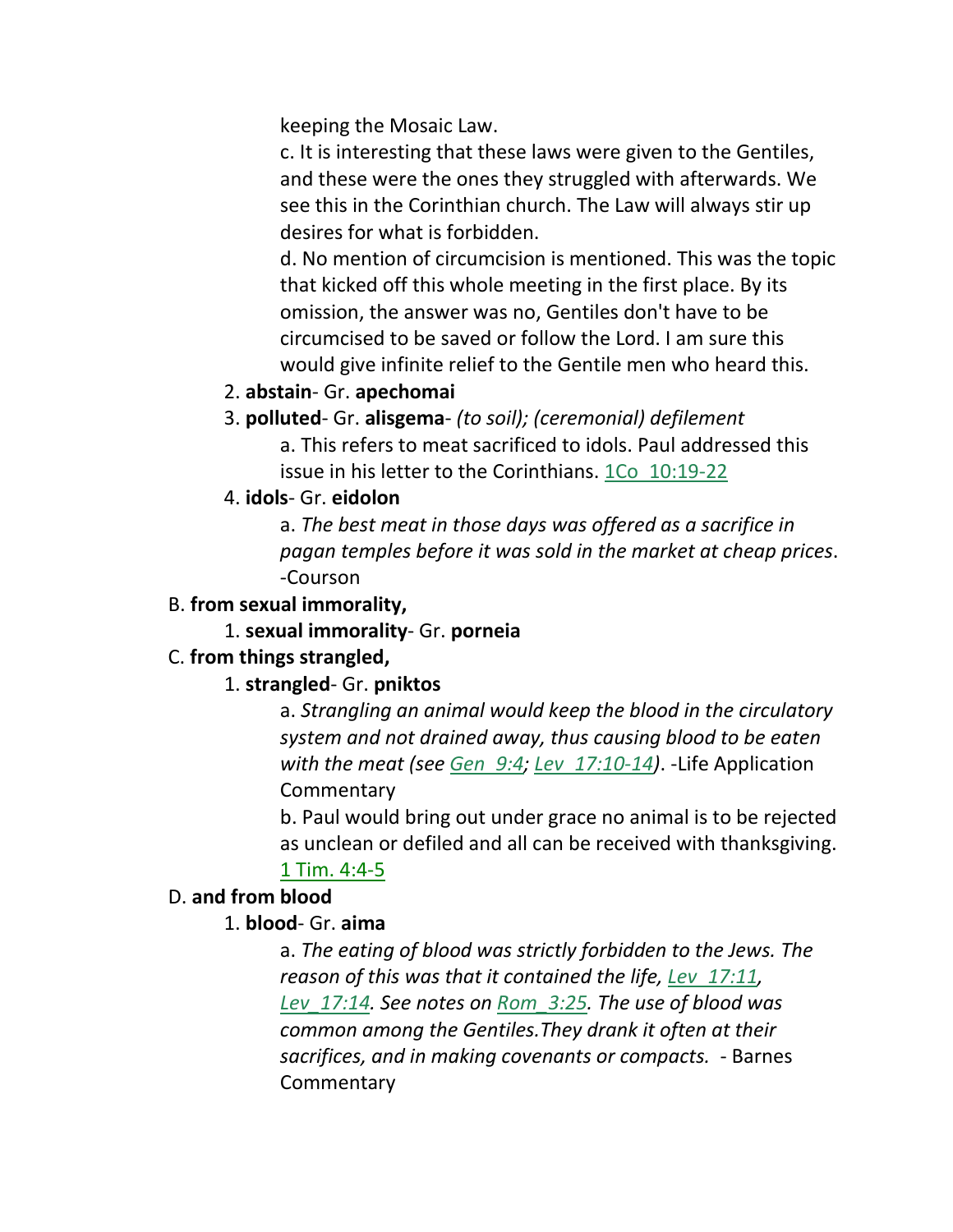21. **For Moses has had throughout many generations those who preach him in every city, being read in the synagogues every Sabbath."** 

A. **For Moses has had throughout many generations those who preach him in every city,**

1. **Moses**

- a. The name Moses was synonymous with the law itself.
- 2. **generations** Gr. **archaios genea** *generations of old*
- 3. **preach** Gr. **kerusso** *to herald a message*

a. The other word for "preach" used in the NT is the word **euaggelizo** which means *to proclaim the good news*. This word is reserved for preaching the good news of the gospel. The preaching of the Law was not and is not good news.

#### B. **being read in the synagogues every Sabbath.**

#### 1. **read**- Gr. **anaginosko**

a. The Law was read in every synagogue every Saturday. Luk\_4:16

#### 2. **synagogues**

a. Gentile proselytes were allowed to attend the synagogue.

#### 3. **Sabbath**

a. Basically, what I believe James is saying here is that if the Gentiles want to do any "further study" or to go on to further please God with keeping any of the other commandments of the Law, they have a chance to hear them preached on every Saturday at the synagogues, which had been done for many generations in the past.

22. **Then it pleased the apostles and elders, with the whole church, to send chosen men of their own company to Antioch with Paul and Barnabas,** *namely,* **Judas who was also named Barsabas, and Silas, leading men among the brethren.** 

#### A. **Then it pleased the apostles and elders,**

#### 1. **pleased**- Gr. **dokeo**

a. This is the same Greek word translated "seemed good" three other times in this chapter. This is a phrase that speaks of the inward witness of the Spirit that all Christians are to be led by.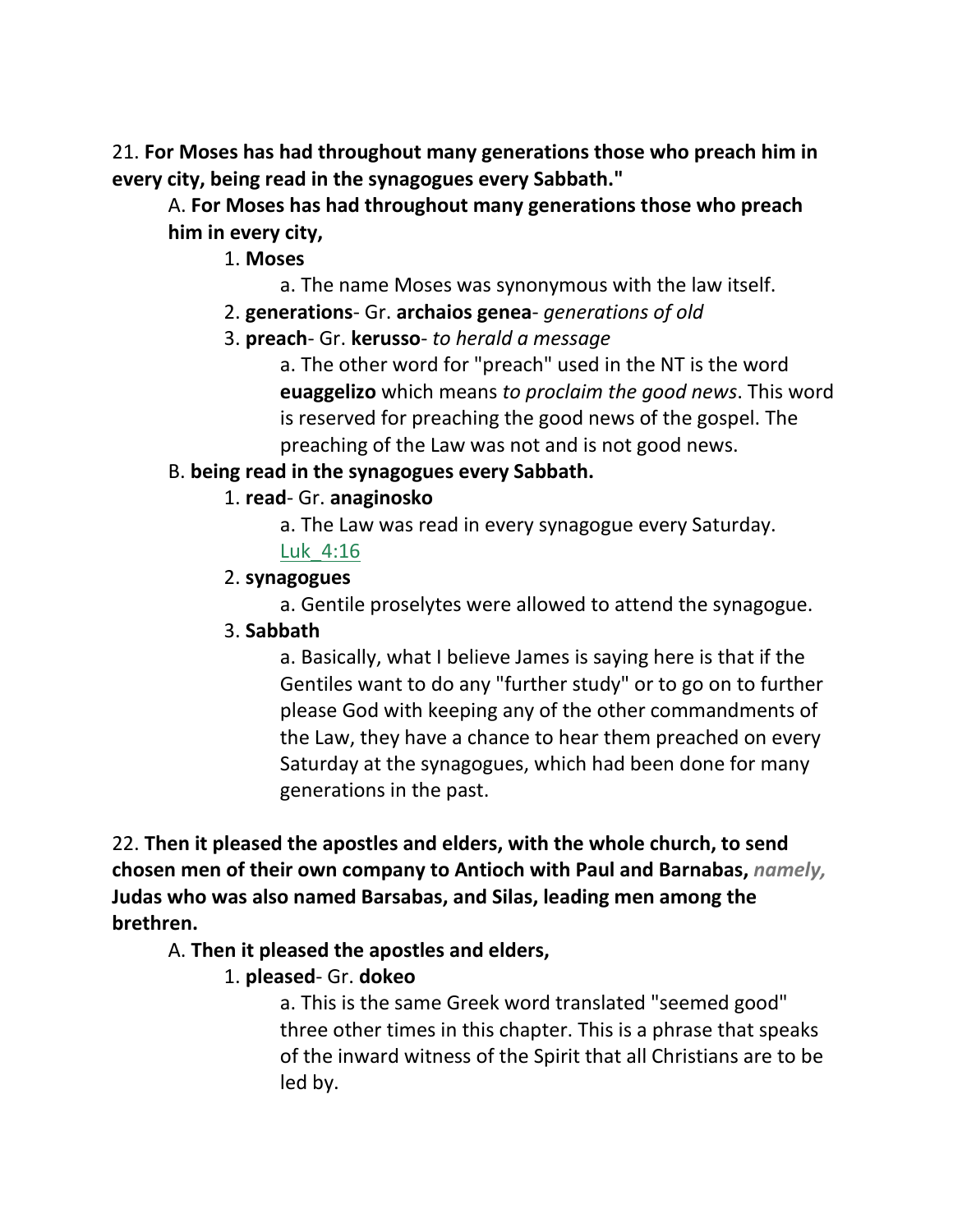b. The Spirit gives us a witness in our spirit man to what His will is. Rom. 8:16, Rom. 9:1, 1 John 5:10 When you are on track with God's will you will have a witness of pleasure and it will seem good to you in your spirit. It is a green light. If we are out of the will of God, we will have a "check" or red light in the Spirit. I believe this inner witness acts much like the two stones, the Urim and Thummin, did in the High Priests ephod. These stones would give an answer of "yes" or "no".

### 2. **apostles**- Gr. **apostolos**

### 3. **elders**- Gr. **presbuteros**

### B. **with the whole church,**

### 1. **whole church**- Gr. **holos ekklesia**

a. The church at Jerusalem.

b. It is a miracle when a whole church is pleased with something!

C. **to send chosen men of their own company to Antioch with Paul and Barnabas,**

1. **send**- Gr. **pempo**

2. **own company**- Gr. **autos**- *of their own*

3. **Antioch**

a. This is where the controversary first appeared and was a hub for Gentile believers.

### D. **namely**- not in Greek- omit

### E. **Judas who was also named Barsabas,**

1. **Judas**- means *he shall be praised*

a. All that is known for sure about this man was that he was a prophet. vs. 32

### 2. **named**- Gr. **epikaleomai**

3. **Barsabas**- *son of the sabbath rest*

a. *Son of the Sabbath was sent to tell the Gentile believers they were free to rest in the finished work of Christ.* -Courson

### F. **and Silas,**

1. **Silas**- means *of the woods*

a. The presence of Silas will become very important later in this chapter and we will learn a great lesson from his stay in Antioch. He would take Barnabas' place as Paul's traveling partner.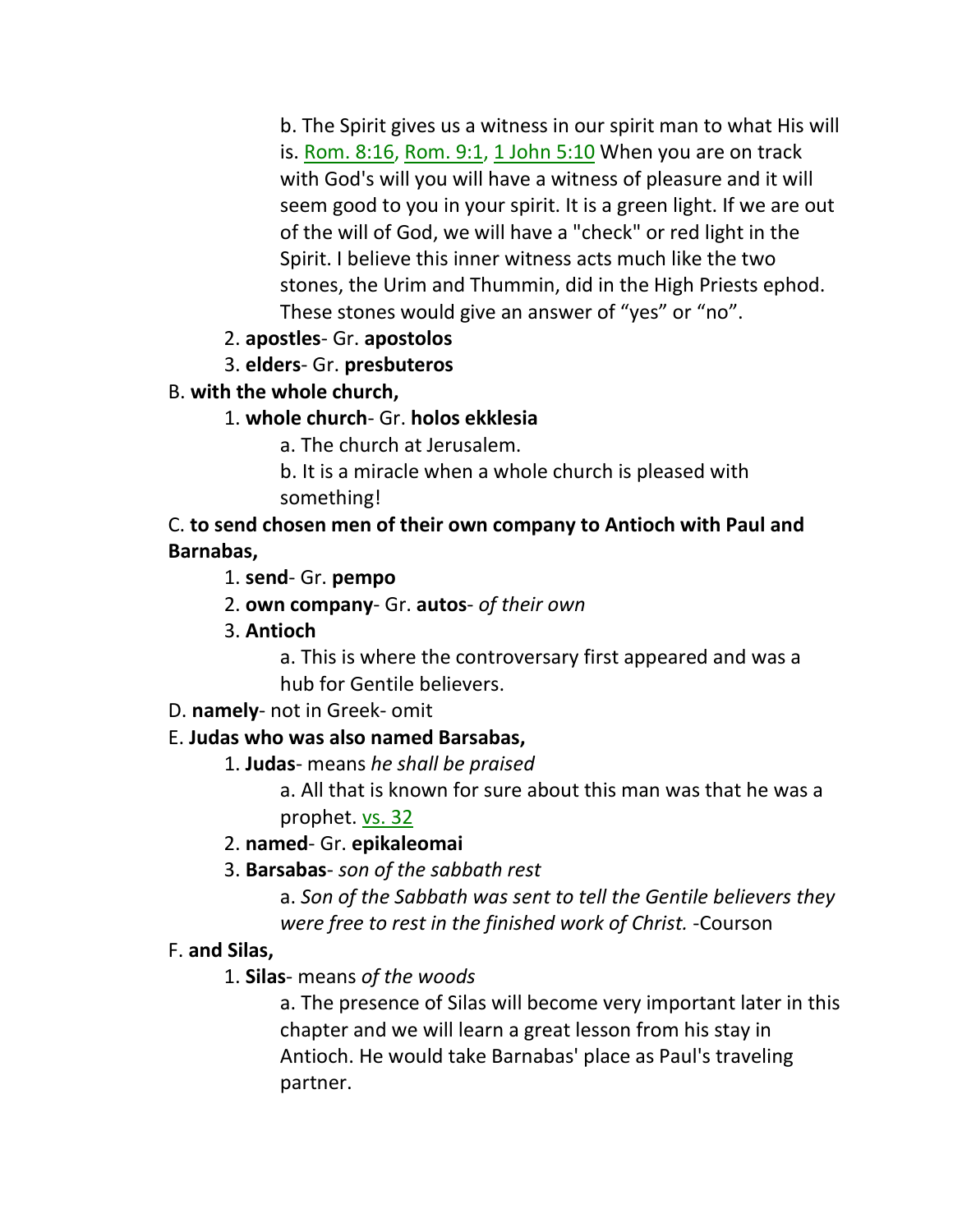### G. **leading men among the brethren**

### 1. **leading**- Gr. **hegeomai**

a. These two men were in leadership at the church in Jerusalem. They probably were among the elders there. b. Silas is soon to be promoted to travel with Paul. He was faithful in his home church and is now ready for promotion. He did not just come on the scene out of nowhere. He had a proven track record in the ministry.

c. Both of these men were prophets. vs. 32

### 2. **men**- Gr. **aner**

# 3. **brethren**- Gr. **adelphos**

a. The Jews at the church of Jerusalem.

# 23. **They wrote this** *letter* **by them: The apostles, the elders, and the brethren, To the brethren who are of the Gentiles in Antioch, Syria, and Cilicia: Greetings.**

### A. **They wrote this letter by them,**

1. **wrote this letter**- Gr. **graphe- to write**; the word letter is not found in the Greek-omit

- B. **The apostles,**
	- 1. **apostles** Gr. **apostolos**
- C. **the elders,**

1. **elders**- Gr. **presbuteros**

D. **and the brethren,**

1. **brethren**- Gr. **adelphos**

# E. **to the brethren who are of the Gentiles in Antioch,**

### 1. **Gentiles**- Gr. **ethnos**

F. **Syria**- means *exalted*

1. *Antioch was the capital of Syria, and it is probable that the dispute was not confined to the capital*. -Barnes Commentary

# G. **and Cilicia**

1. **Cilicia**- means *land of Celix*

a. *Cilicia was adjacent to Syria. Paul and Barnabas had traveled through it, and it is probable that the same difficulty would exist there which had disturbed the churches in Syria*. -Barnes **Commentary** 

H. **Greetings**- Gr. **chairo**- *a term of salutation, Hail!*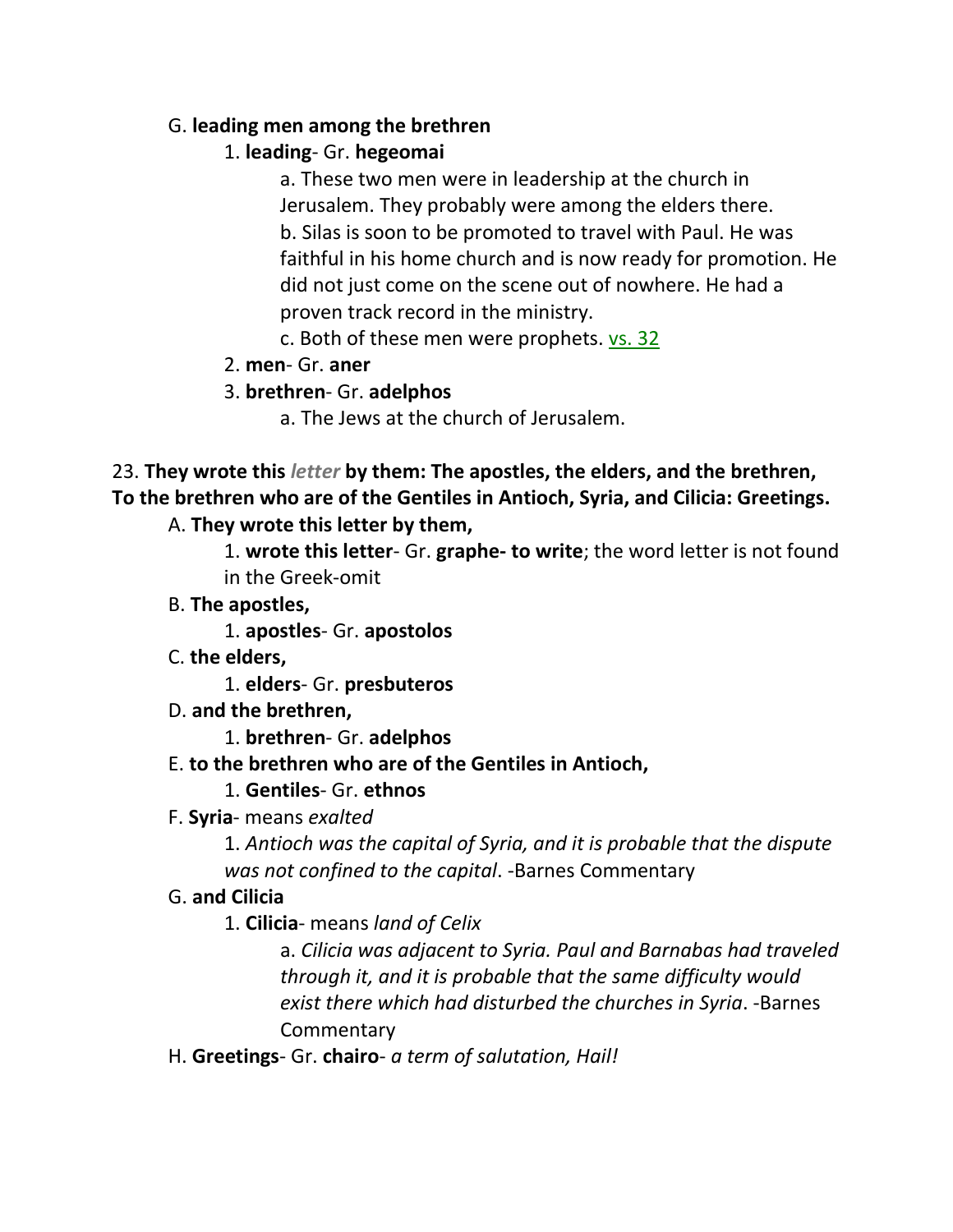24. **Since we have heard that some who went out from us have troubled you with words, unsettling your souls, saying, "***You must* **be circumcised and keep the law"—to whom we gave no** *such* **commandment—**

A. **Since we have heard that some who went out from us have troubled you with words,**

1. **heard**- Gr. **akouo**

2. **went out**- Gr. **exerchomai**

a. Notice it says they "went out", not that they were sent out. That is a big difference! There are many "went ones", instead of "sent ones"!

3. **troubled**- Gr. **tarasso**- *to agitate, trouble the mind; with fear, to terrify, put in consternation, with grief, anxiety, with doubt, to unsettle, perplex*

a. I would have experienced all of the above if I was told I needed to be circumcised as an adult!

### 4. **words**- Gr. **logos**

a. This speaks to the power of words. The person who said, "Sticks and stones may break my bones, but words will never hurt me", lied! Words can settle someone or trouble them. It is important what words we speak and also what words we are hearing. If you listen to the news you will become troubled by the words you hear. If you read the Bible you will be become solid and established by its words.

#### B. **unsettling your souls,**

1. **unsettling**- Gr. **anaskeuazo**- *to collect one's effects or baggage in order to remove; to lay waste by carrying off or destroying every thing; met. to unsettle, pervert, subvert*

#### 2. **souls**- Gr. **psuche**

a. We need to settle our souls with the Word of God. They cannot be with man's ideas or the traditions of men.

#### C. **saying**- Gr. **lego**

#### D. **You must be circumcised and keep the law**

#### 1. **circumcised**- Gr. **peritemno**

2. **keep**- Gr. **tereo**

#### 3. **law**- Gr. **nomos**

a. James is writing the Gentiles that they do not need to keep the law, but had no such thoughts about the Jews themselves.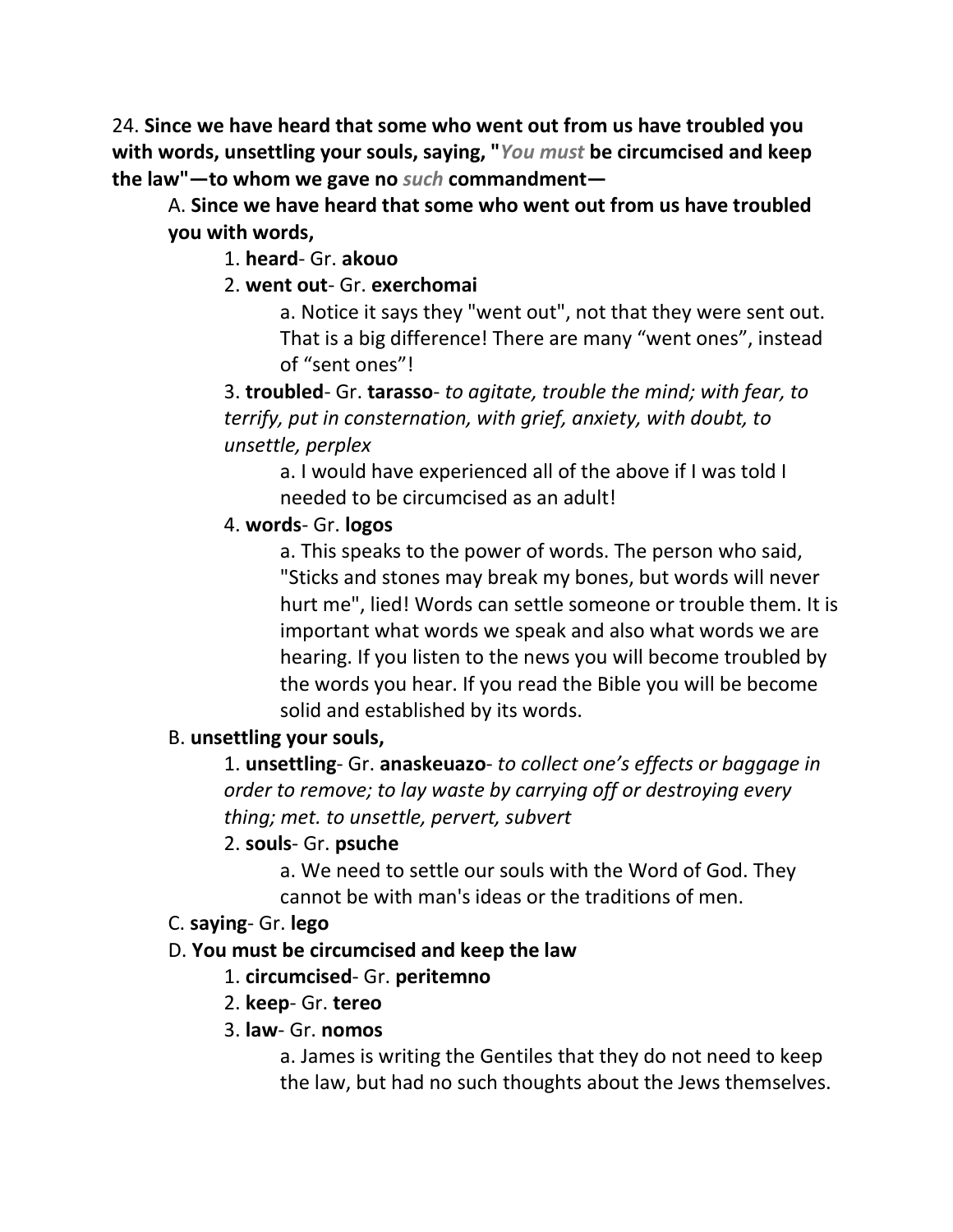#### E. **to whom we gave no such commandment**

1. **gave commandment**- Gr. **diastellomai**- *to determine, issue a decision; to state or explain distinctly and accurately; hence, to admonish, direct, charge, command*

a. There are many who commission themselves and make themselves an authority. They walk around with an air of selfimportance.

b. This decision and letter by the church of Jerusalem must have been a major rebuke to those men who had stirred up the Gentiles in Antioch.

### 25. **it seemed good to us, being assembled with one accord, to send chosen men to you with our beloved Barnabas and Paul,**

### A. **it seemed good to us,**

- 1. **seemed good** Gr. **dokeo**
	- a. This phrase speaks of the inward witness of the Holy Spirit.
- B. **being assembled with one accord,**
	- 1. **assembled** Gr. **ginomai** *to arrive*
	- 2. **one accord** Gr. **homothumadon** *one passion*

#### C. **to send chosen men to you with our beloved Barnabas and Paul**

- 1. **send** Gr. **pempo**
- 2. **chosen** Gr. **eklegomai**

a. The men who went out before who caused all the commotion were not chosen or sent. They were self-appointed and went. Here we see men selected and sent. They carried authority.

- 3. **men** Gr. **aner**
- 4. **beloved** Gr. **agapetos**
- 5. **Paul and Barnabas**

a. Both Paul and Barnabas were well known the leadership at Jerusalem. They were trusted and loved.

#### 26. **men who have risked their lives for the name of our Lord Jesus Christ.**

- A. **men** Gr. **aner**
- B. **risked** Gr. **paradidomi** *to hand over*
- C. **lives** Gr. **psuche** *soul*
	- a. The Greek word psuche can mean the person themself.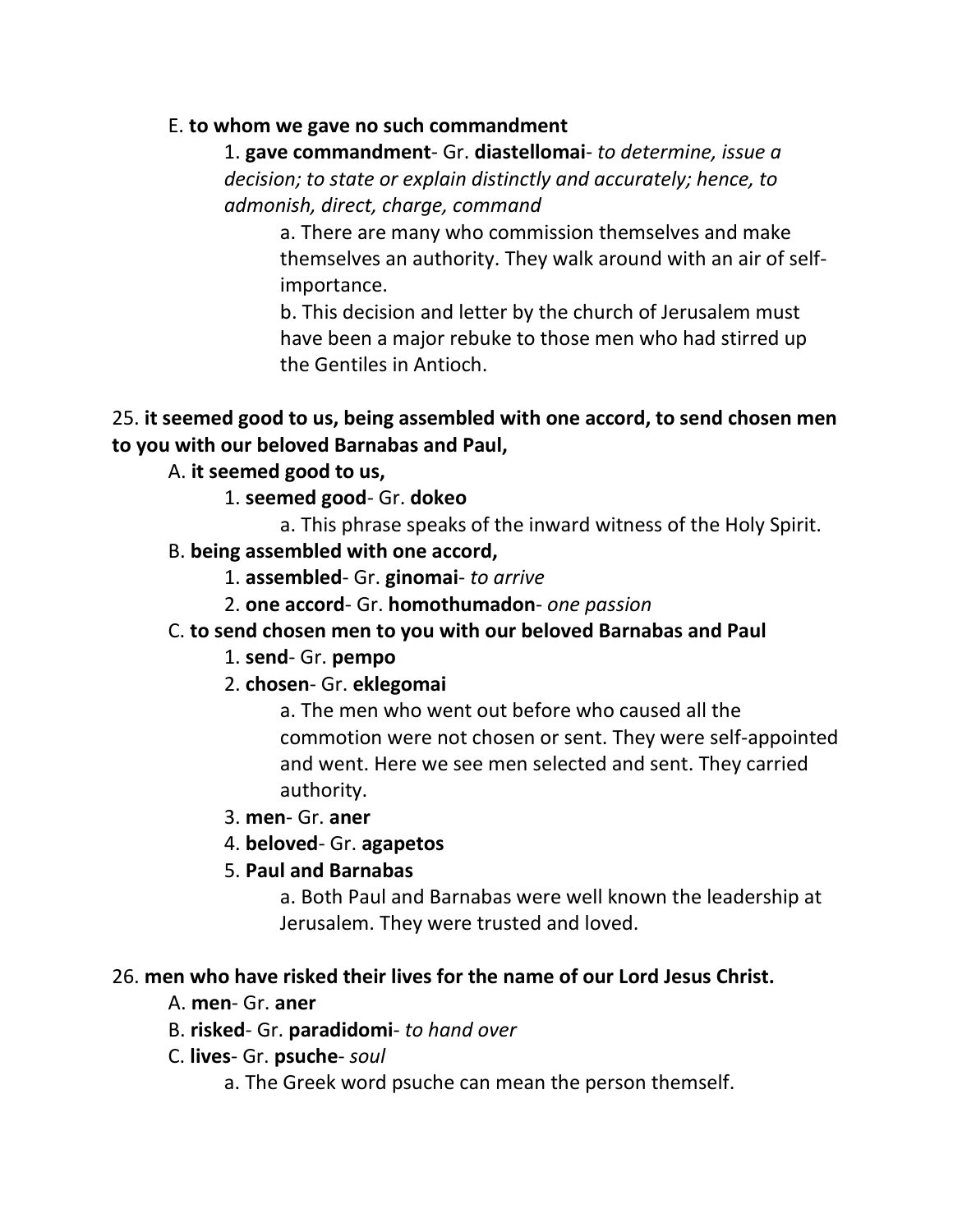#### D. **name**- Gr. **onoma**

a. Paul and Barnabas sure did this! Paul may have been actually killed and then raised from the dead after his stoning in Lystra.

### 27. **We have therefore sent Judas and Silas, who will also report the same things by word of mouth.**

#### A. **We have therefore sent Judas and Silas,**

### 1. **sent**- Gr. **apostello**

a. The ruling and message to the Gentiles was so important that they sent multiple witnesses to Antioch.

#### B. **who will report the same things by word of mouth**

### 1. **report**- Gr. **apaggello**

2. **word of mouth**- Gr. **logos**- *word; mouth is not in Greek- omit*

a. This was to validate the letter being sent was not a fake. b. In the mouth of two or three witnesses let every word be established. In this case more than 3 witnesses were being sent.

### 28. **For it seemed good to the Holy Spirit, and to us, to lay upon you no greater burden than these necessary things:**

### A. **For it seemed good to the Holy Spirit,**

### 1. **seemed good**- Gr. **dokeo**

2. **Holy Spirit**

a. It is important to state this again. The book of Acts is not a doctrinal book but a historical account. James here says it "seemed good" to the Holy Spirit to give the four commands that the Gentiles needed to keep. My personal opinion is that this was James' contrivance, but he gives credit to the Holy Spirit for its origination. How often do we do that today? We say something and to back it up and give it weight by saying we got it from the Holy Spirit.

#### B. **and to us,**

1. This should probably say and "to me", because James is the one who gave this ruling, not anyone else. James was a very strong personality, and I am sure not too many people were willing to disagree with him. He was the Lord's brother mind you!

C. **to lay upon you no greater burden than these necessary things**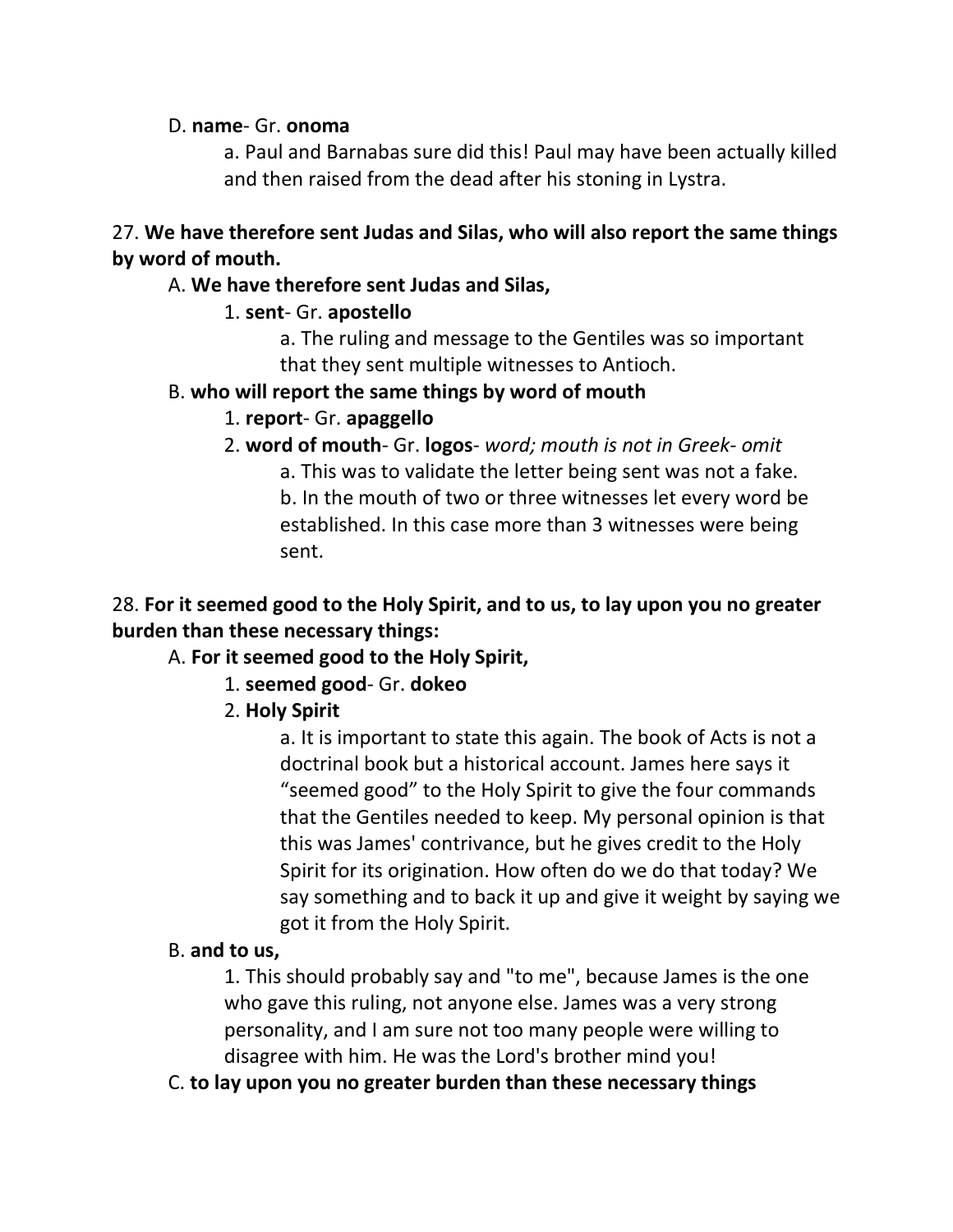1. **lay upon**- Gr. **epitithemi**- *to place or put upon*

# 2. **greater burden**- Gr. **pleion baros**

a. James ruled not to put the heavy burden of the Law on the Gentiles, but still believed the Jews were obligated to carry it.

## 3. **necessary things**- Gr. **epanagkes**

a. Who said? I believe it was James and not the Lord. b. It is strange that James would pick out abstaining from strangled animals and from blood as necessary but not mention any of the ten commandments except sexual immorality! It seems quite arbitrary. If these are commands for saved Gentiles, then they still apply today. This means we can only eat well-done steaks because those that are not have some blood in it. Also, there is no mention of a consequence for breaking any of these four commandments.

29. **that you abstain from things offered to idols, from blood, from things strangled, and from sexual immorality. If you keep yourselves from these, you will do well. Farewell.** 

# A. **that you abstain from things offered to idols,**

1. **abstain**- Gr. **apechomai**

a. This is a repeat from earlier.

- 2. **offered to idols** Gr. **eidolothuton**
- B. **from blood,**

1. **blood**- Gr. **aima**

C. **from things strangled,**

1. **strangled**- Gr. **pniktos**

- D. **and from sexual immorality**
	- 1. **sexual immorality** Gr. **porneia**
- E. **If you keep yourselves from these,** 
	- 1. **keep** Gr. **diatereo** *to abstain wholly from*
- F. **you will do well**

1. **do well**- Gr. **prasso eu**- *practice good*

# G. **Farewell**- Gr. **rhonnumi**- *be strong, thrive and prosper*

1. Leonard Nimoy, who played Spock on Star Trek, would use this phrase. He was a Jewish actor and got it from his heritage.

# 30. **So when they were sent off, they came to Antioch; and when they had**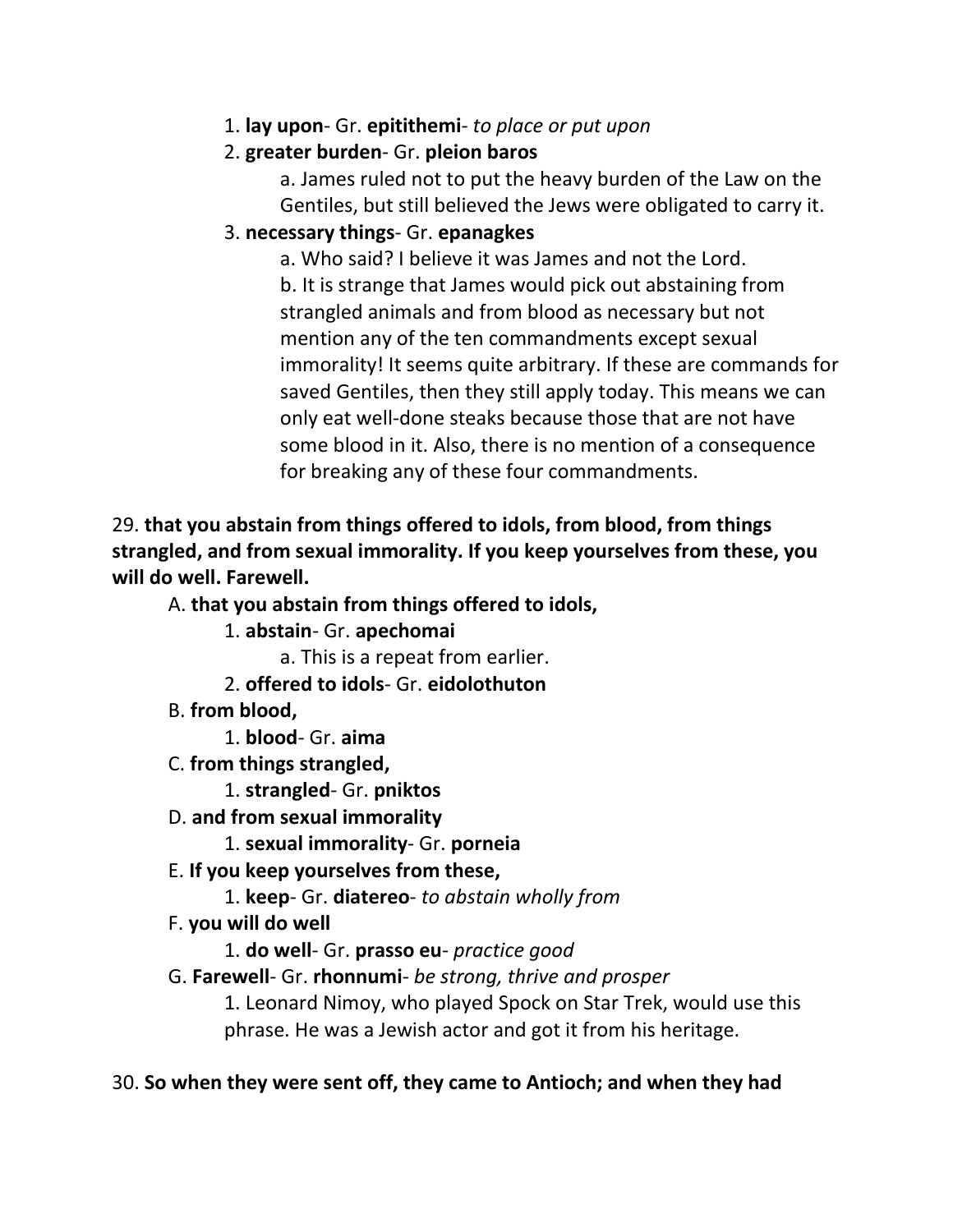**gathered the multitude together, they delivered the letter.** 

- A. **So when they were sent off,**
	- 1. **sent off** Gr. **apoluo** *released*
- B. **they came to Antioch**
	- 1. **came** Gr. **erchomai**

# C. **and when they had gathered the multitude together,**

# 1. **gathered**- Gr. **sunago**

# 2. **multitude**- Gr. **plethos**

a. Many were very interested in the question if the Gentiles had to be circumcised and had to keep the Law. There were many anxious men in that crowd!

# D. **they delivered the letter**

# 1. **delivered**- Gr. **epididomi**- *to give in addition*

a. The letter was given in addition to their verbal witness to the meeting in Jerusalem.

2. **letter**- Gr. **epistole**

# 31. **When they had read it, they rejoiced over its encouragement.**

# A. **When they had read it,**

1. **read**- Gr. **anaginosko**

# B. **they rejoiced over its encouragement**

# 1. **rejoiced**- Gr. **chairo**

a. You think? Here was a whole crowd of guys who did not have to get circumcised. There was great joy that day! b. Grace always brings joy. Legalism always brings depression. If you are experiencing joy today, you are not experiencing grace!

# 2. **encouragement**- Gr. **paraklesis**

a. Grace also brings encouragement.

# 32. **Now Judas and Silas, themselves being prophets also, exhorted and strengthened the brethren with many words.**

- A. **Now Judas and Silas,**
- B. **themselves being prophets also,**

# 1. **prophets**- Gr. **prophetes**

a. All five of the equipping offices [apostle, prophet, evangelist, pastor, teacher] should exhort and strengthen the brethren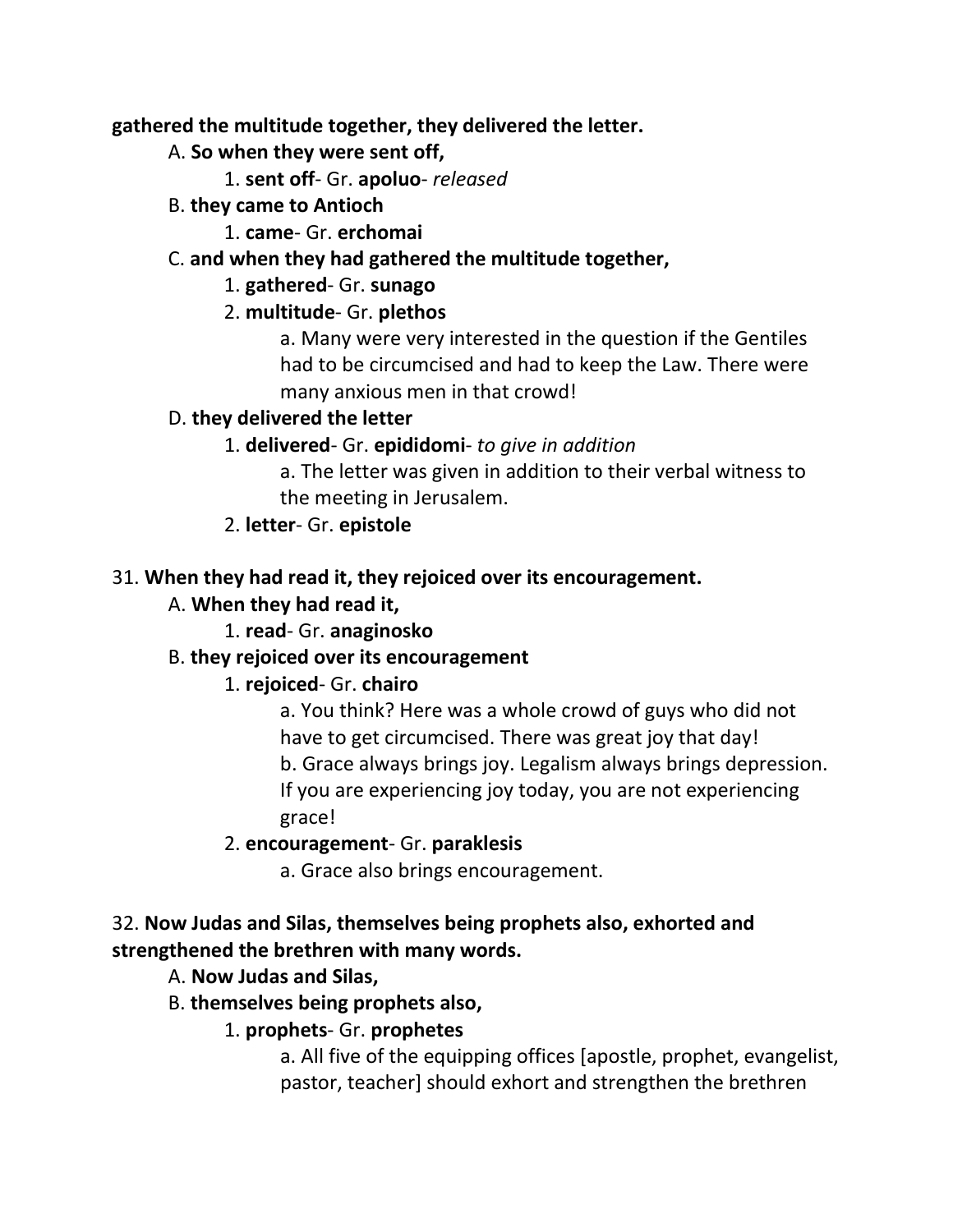#### with the Word of God.

### C. **exhorted and strengthened the brethren with many words**

### 1. **exhorted**- Gr. **parakaleo**

2. **strengthened**- Gr. **episterizo**- *to establish besides, strengthen more, to render more firm*

a. No matter how firm and stable we are, we can and should be even more so. This comes by continuing the word of grace. We need to continue to listen and receive from anointed fivefold ministers and be in the Word for ourselves. If not, our foundation will start to crack, and we will start to weaken. It will happen so gradually you don't realize it is happening.

### 3. **brethren**- Gr. **adelphos**

### 4. **many words**

a. One of the signs you are called to be a five-fold minister is that you find yourself exhorting others with "many words". b. Notice that words have the power to exhort and to strengthen. They also have the power to discourage and weaken. We are called to do the former instead of the latter. c. These words contained and were based upon the Word of God and were given by the leading of the Holy Spirit.

# 33. **And after they had stayed** *there* **for a time, they were sent back with greetings from the brethren to the apostles.**

### A. **And after they had stayed there for a time,**

- 1. **stayed** Gr. **poieo** *to do, or make*
- 2. **time** Gr. **chronos**

a. The delegates from the Jerusalem church "made time" to stay for a while in Antioch. I believe it was because the atmosphere of grace was so refreshing in the Antioch church there that they wanted to stay for a while!

b. Silas even decided to stay even longer than the rest.

# B. **they were sent back with greetings from the brethren to the apostles**

### 1. **sent back**- Gr. **apoluo**- *released*

# 2. **greetings**- Gr. **eirene-** *in peace*

a. The brethren left Antioch in peace. Grace always produces peace. They would however go back into a legalistic environment at Jerusalem. It is very hard to keep peace in the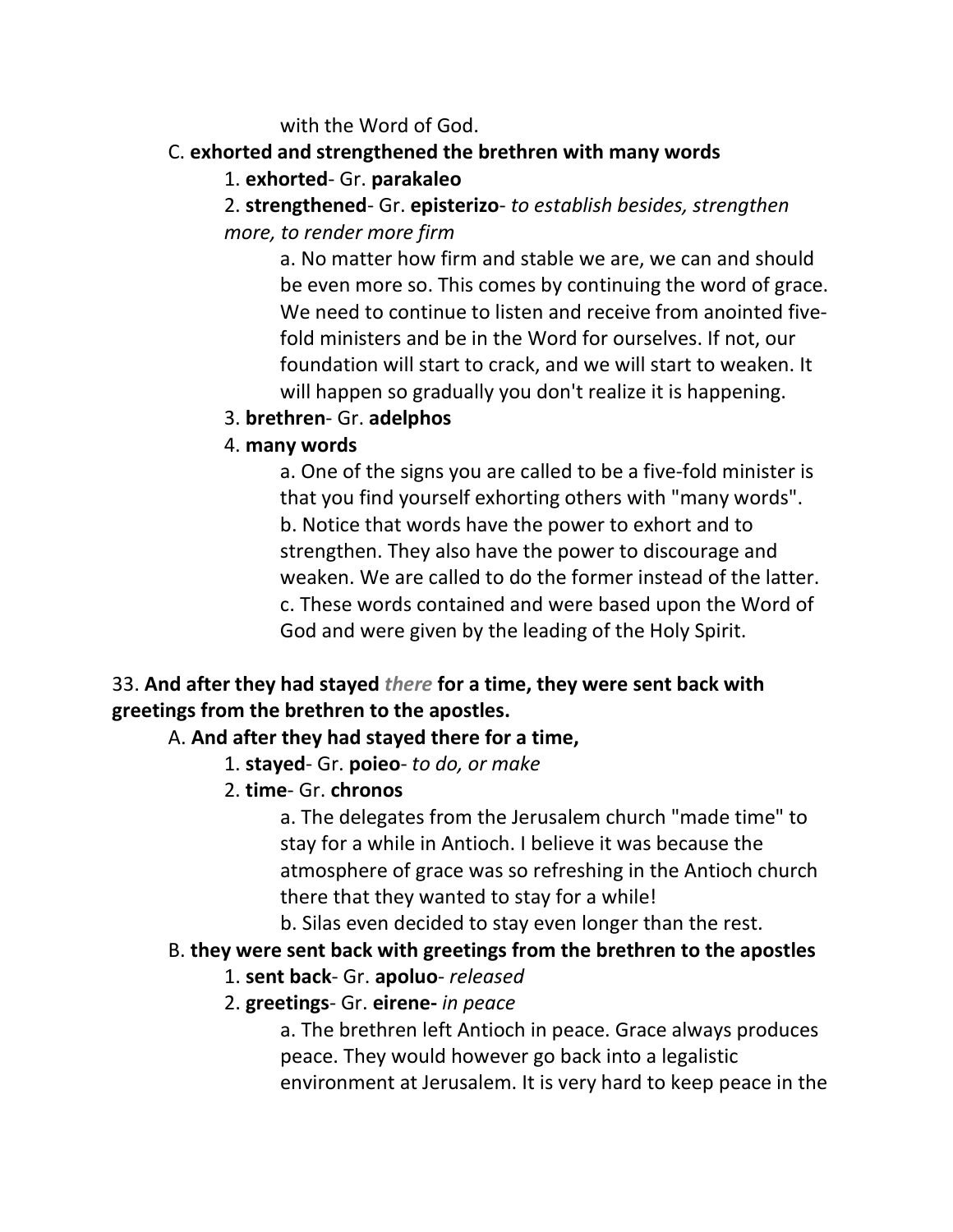atmosphere of legalism.

- 3. **brethren** Gr. **adelphos**
- 4. **apostles** Gr. **apostolos**

### 34. **However, it seemed good to Silas to remain there.**

- A. **However,**
- B. **it seemed good to Silas to remain there**
	- 1. **seemed good** Gr. **dokeo**

a. Notice, it did not say that Silas had a vision to stay. He did not have an angelic visitation telling him to stay. He did not hear an audible voice to stay. No, it just "seemed good" for him to stick around. This phrase "seemed good" is used four times in this chapter and it speaks of the inward witness of the Spirit. It just felt good, right, and peaceful to stay in Antioch and he followed that. We will find out why the Spirit was giving him a witness to stick around in a few verses from now. b. The inward witness of the Spirit will register in us through an inward desire or inner knowing. It can also manifest by a deep peace about something or unrest if you are not supposed to do something. This inward witness is not spectacular, but it is supernatural. It is so unspectacular many people disregard this witness to their detriment.

c. One thing with the inward witness is that you will get a leading on the inside, but most of the time you don't know why. Silas did not know why he was being led to stay. He would find out soon! Don't lean to your own understanding but in all your ways acknowledge God by listening for the inward witness of the Holy Spirit.

d. A great book on being led by the Holy Spirit and how the inward witness of the Spirit works is "How to be led by the Spirit of God" by Kenneth E. Hagin.

### 2. **Silas**

### 3. **remain**- Gr. **epimeno**- *to stay on*

a. Silas will be so glad he stayed on! It pays to listen to the inner guidance of the Holy Spirit!

#### 35. **Paul and Barnabas also remained in Antioch, teaching and preaching the**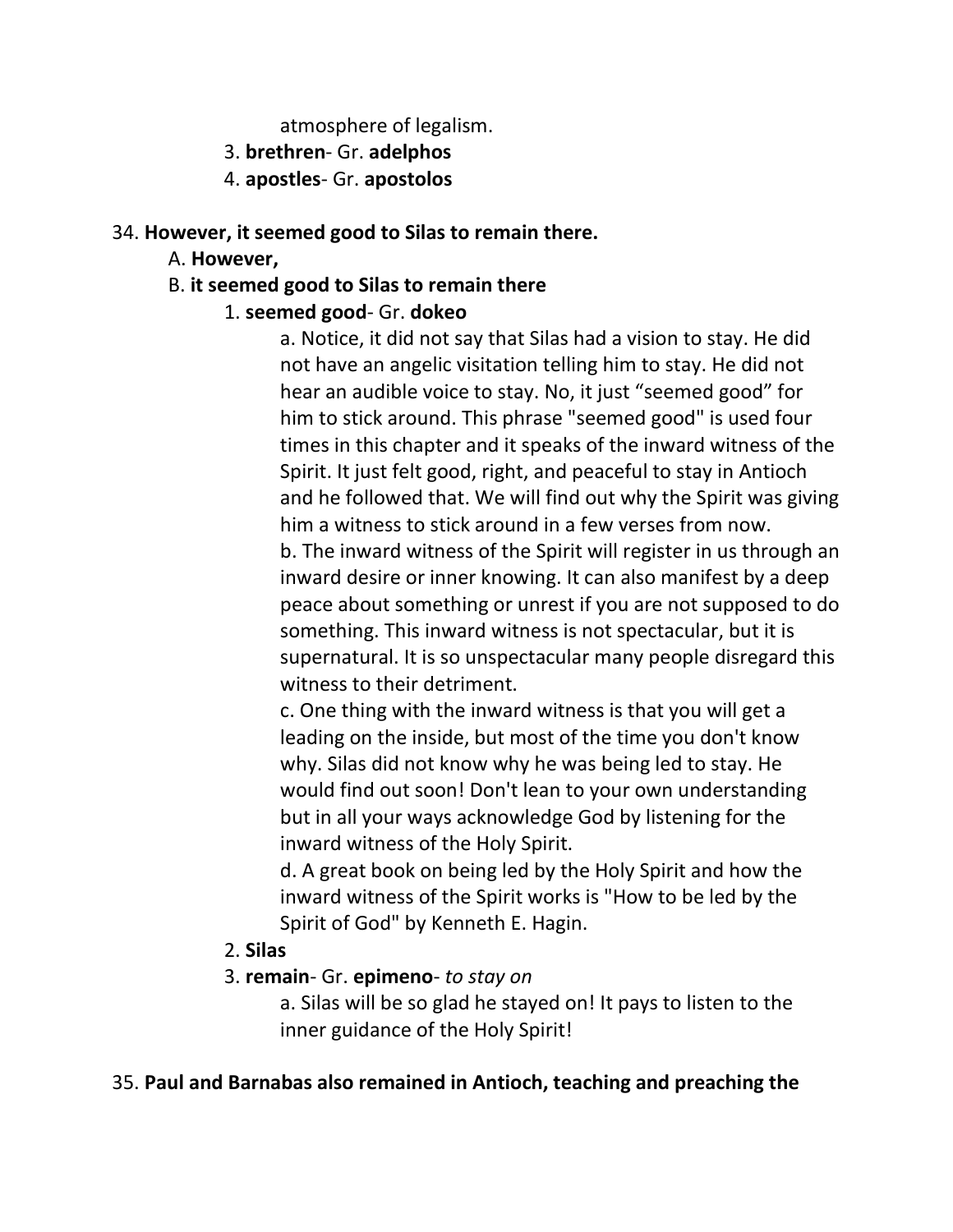#### **word of the Lord, with many others also.**

#### A. **Paul and Barnabas also remained in Antioch,**

### 1. **Paul and Barnabas**

a. Antioch was the home church and base of operations for these two.

2. **remained**- Gr. **diatribo**- *to consume time*

### B. **teaching and preaching the word of the Lord,**

### 1. **teaching**- Gr. **didasko**

- a. This was teaching believers. Believers need teaching.
- 2. **preaching** Gr. **euaggelizo** *to preach the good news, evangelize* a. This was preaching to unbelievers. Unbelievers need preaching.

### 3. **word**- Gr. **logos**

a. The Word of God is to be used and is effective to unbelievers and believers.

### C. **with many others also**

### 1. **many others**

a. Paul knew the importance of a team. Paul and Barnabas were not the main show at the Antioch church. They had many ministers come in and minister.

b. Many pastors today rarely allow anyone but themselves to speak at their church. This is sad. The people need more than just one man's gift. The body needs to be equipped by all five equipping offices- apostle, prophet, evangelist, pastor and teacher. No one stands in all five offices and rarely in more than one.

36. **Then after some days Paul said to Barnabas, "Let us now go back and visit our brethren in every city where we have preached the word of the Lord,** *and see* **how they are doing."** 

### A. **Then after some days Paul said to Barnabas,**

- 1. **days** Gr. **hemera**
- 2. **said** Gr. **epo**

a. On the first missionary the journey the Spirit told them to go in dramatic fashion. Acts 13:1-2 On this second journey Paul merely felt a desire to go back and visit those they had led to the Lord on the previous journey and Barnabas agreed to go.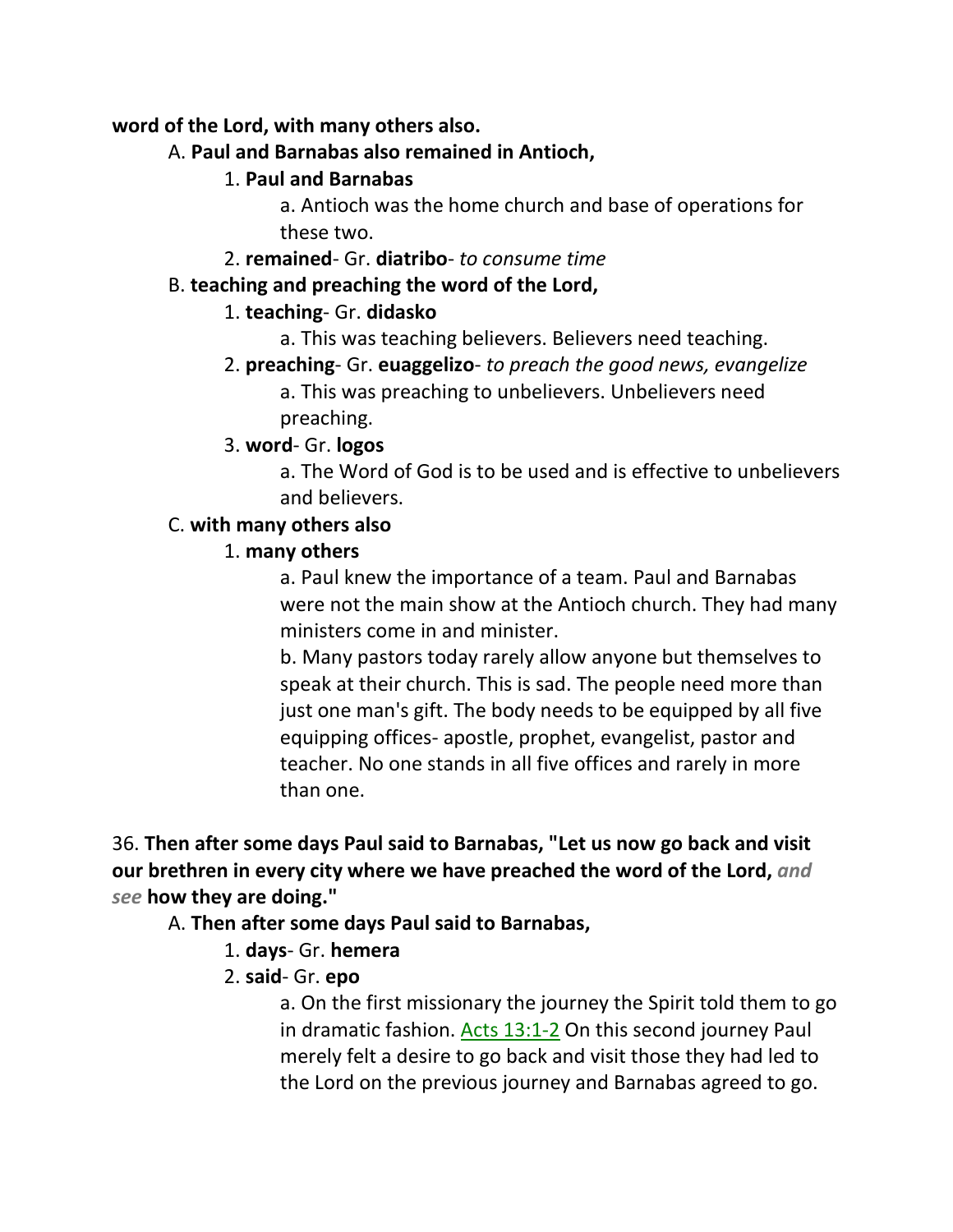b. Leadings can be more pronounced and supernatural like, "the Spirit said..." or they can be just a desire in the heart like Paul had here. There is no mention of the Lord speaking to Paul to go on this second journey.

c. Just because you don't have a dramatic leading such as a voice, vision, dream, visitation does not mean it is any less significant if you just feel a desire to do something or go somewhere. Paul's first and second missionary journey were equally of God.

### B. **Let us now go back and visit our brethren in every city where we have preached the word of God,**

### 1. **go back**- Gr. **epistrepho**

a. I think follow up is a missing factor in evangelism today. Someone will lead a person to Christ but leave them to fend for themselves afterwards. They just go on to the next sinner to get them saved. That is like giving birth to a baby and saying "Well now that you are in the world, good luck, you are on your own." We have a responsibility to disciple those we lead to the Lord the best we can. Sometimes those we lead to the Lord are not interested in us forming a discipleship relationship with them, but we at least need to try!

2. **visit**- Gr. **episkeptomai**- *to look upon or after, to inspect, examine with the eyes, to look upon in order to help or to benefit*

a. This would not be just a social visit, but a visit to bring help and benefit. It was to bring discipleship.

#### 3. **brethren**- Gr. **adelphos**

4. **city**- Gr. **polis**

#### 5. **preached**- Gr. **euaggelizo**

a. Teaching is not mentioned here because on the initial journey they were mainly preaching the gospel and leading people to Christ. They now would go back and do in depth teaching to the believers.

#### 6. **word**- Gr. **logos**

#### C. **and see how they are doing**

- 1. **see how** Gr. **pos**
- 2. **doing** Gr. **echo** *to hold*
	- a. They wanted to see how they were holding on as believers.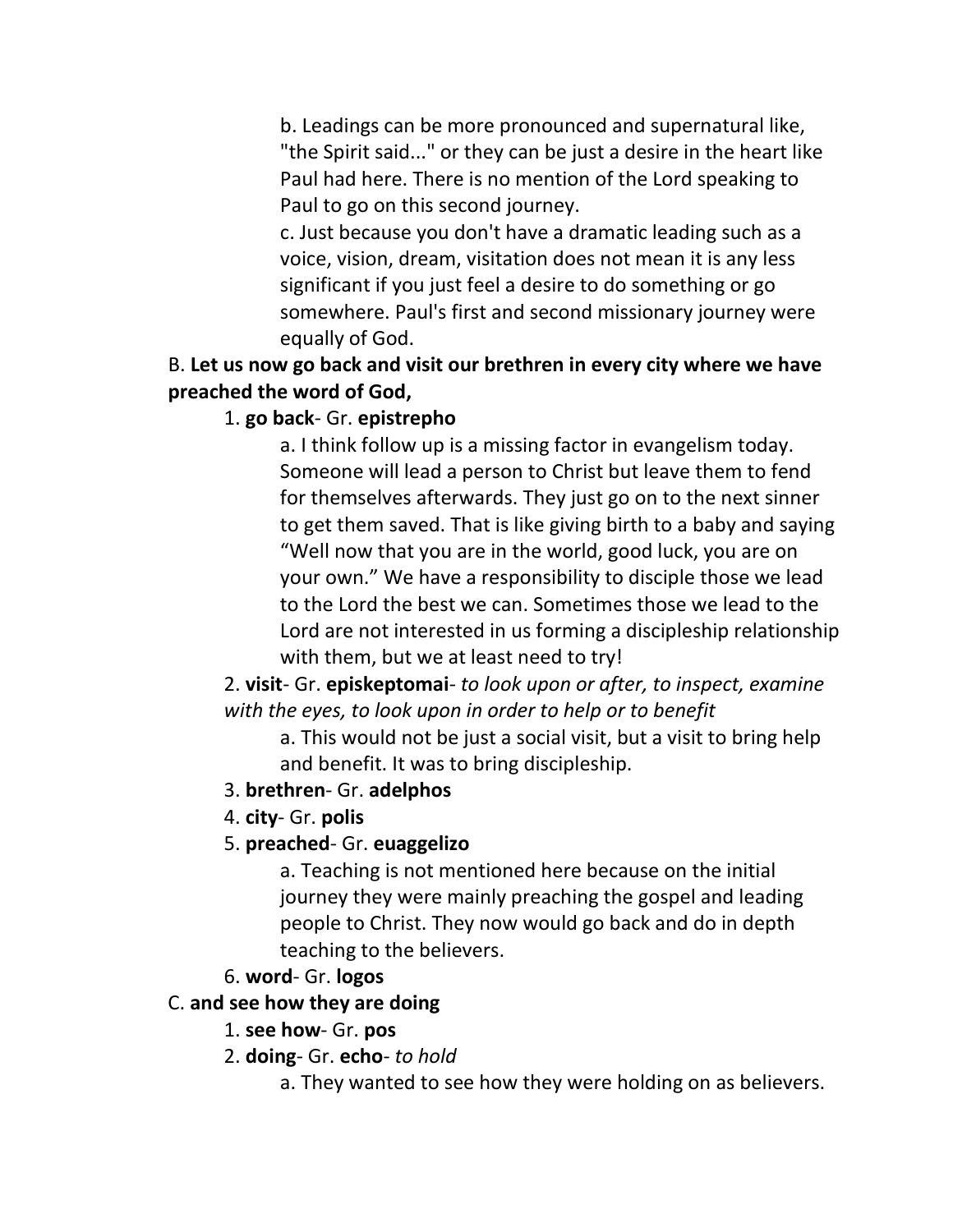Some believers do not hold on in faith and they stop attending church and become carnal.

b. They had set leaders over the churches in each city, but those leaders were very young in the Lord. They wanted to make sure they were still in place and holding on.

### 37. **Now Barnabas was determined to take with them John called Mark.**

### A. **determined**- Gr. **bouleuo**- *to resolve*

1. It was all high-fives until Barnabas brought up bringing Mark along again. Paul was like, no way, Jose! He abandoned us the last time, not again!

### B. **take**- Gr. **sumparalambano**- *to take together alongside*

1. This was either a desire of the flesh because Mark was a family member or it was of the Spirit because God gives us a second and third and fourth, ect. chances to grow and get it right.

2. Later in life Paul would send for Mark saying he was useful for the ministry. 2 Tim. 4:11 However, right now, not so much!

- C. **John** means *beloved*
- D. **called** Gr. **kaleo**
- E. **Mark** means *a defense*

1. Mark would indeed team up with his uncle Barnabas, but not with Paul on the team. Later Mark would mentor under Peter and be used to write the gospel of Mark. Many give up on people for their mistakes, but God does not!

# 38. **But Paul insisted that they should not take with them the one who had departed from them in Pamphylia, and had not gone with them to the work.**

#### A. **But Paul insisted that they should not take with them the one who had departed from them in Pamphylia,**

1. **insisted**- Gr. **axioo**- *to judge as worthy*

a. Paul did not consider Mark "worthy" to be used or trusted again with ministry. Paul is in religious pride here. Later, he will change his tune about Mark and request his help in ministry. b. God has no one worthy working for him yet! We all are who we are by the grace of God, even when we blow it! God does not toss us aside. Praise God!

2. **take**- Gr. **sumparalambano**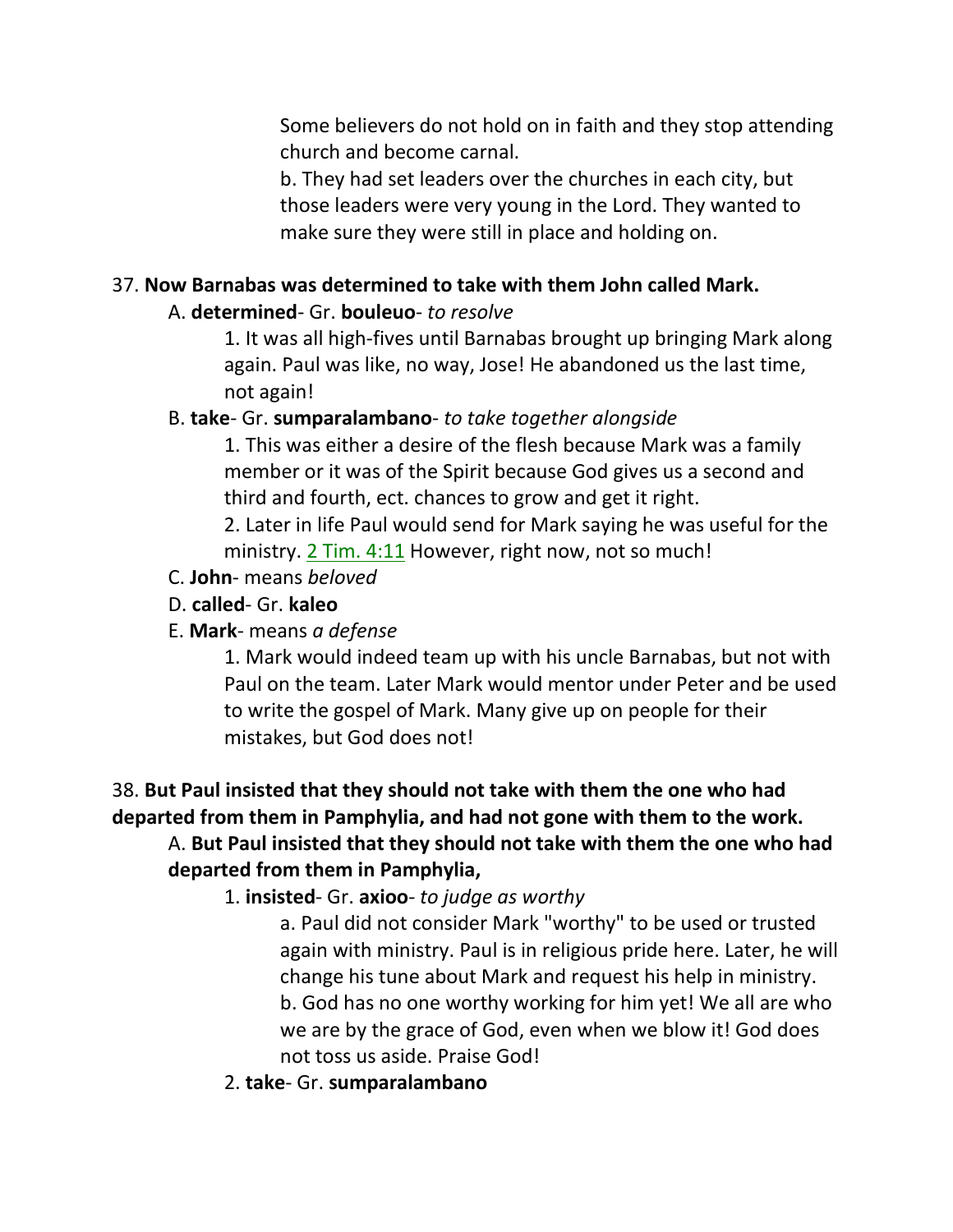### 3. **the one**

a. Notice, Paul called Mark- "the one". He is so put off by Mark that he did not even use his name. Right here the way Paul is acting, he reminds me of the elder brother in the prodigal son story. In that story the elder brother refused to say he was his brother. He said, "that son of yours".

### 4. **departed**- Gr. **aphistemi**

5. **Pamphylia**- means *of every tribe*

# B. **and had not gone with them to the work**

### 1. **gone**- Gr. **sunerchomai**

# 2. **work**- Gr. **ergon**

a. Taking the gospel of grace to the world takes work! Let's not judge others on how well they do their work. Leave that up to God.

39. **Then the contention became so sharp that they parted from one another. And so Barnabas took Mark and sailed to Cyprus;** 

A. **Then the contention became so sharp that they parted from one another**

1. **contention so sharp**- Gr. *an inciting, incitement, a sharp fit of anger, sharp contention, angry dispute*

a. Paul and Barnabas get into the flesh and had an angry verbal fight over taking Mark on the trip.

b. It is not good to have our arguments make scripture! A similar fight caught on scripture was between Syntyche and Euodia. Phil. 4:2

### 2. **parted**- Gr. **apochorizo**- *to separate as to create space between* a. This argument was so intense that there was a ministry split over it. Division is a by-product of the flesh.

b. This would leave a vacancy for a new missionary partner for Paul. I wonder who it would be...?

# B. **And so Barnabas took Mark and sailed to Cyprus**

# 1. **sailed**- Gr. **ekpleo**

2. **Cyprus**- means *lovely, blossom*

40. **but Paul chose Silas and departed, being commended by the brethren to the grace of God.**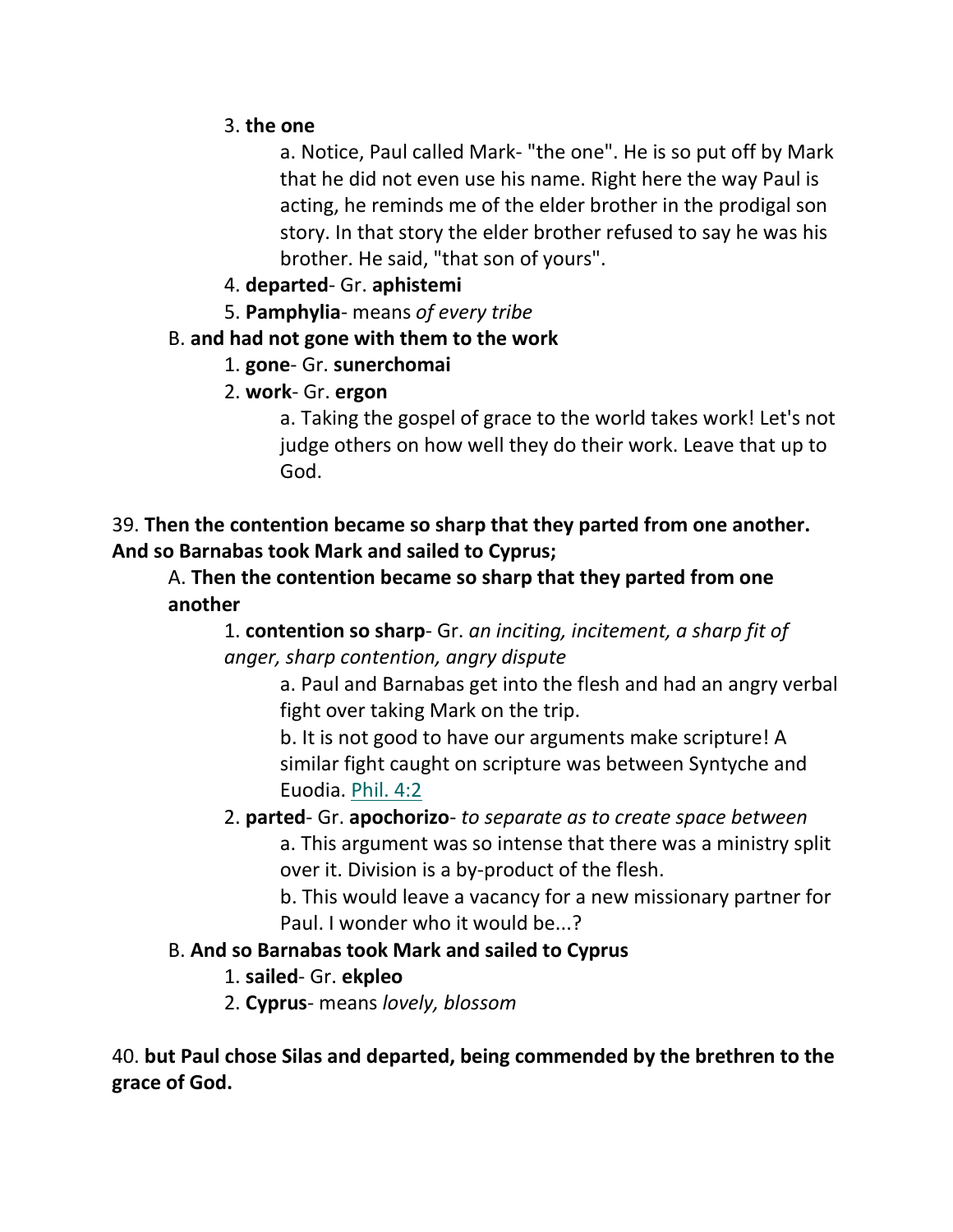### 1. **but Paul chose Silas and departed,**

### 1. **chose**- Gr. **epilegomai**

### 2. **Silas**

a. Well, look at who got selected to be Paul's new ministry partner! It was Silas! We saw earlier that instead of going back to Jerusalem, it "seemed good" to Silas to stick around in Antioch. He did not know why. He just had the inner witness to stick around. Again, when we get an inward witness from the Spirit we usually don't know why. We just need to obey. What would have happened if Silas didn't listen to that inward witness and went back to Jerusalem? He would have missed out on a huge ministry that would be recorded for all time in the Word of God. Silas did not have an audible voice from God to stick around. An angel did not tell him. He did not get a visitation of Jesus telling him to stick around. No, it just "seemed good" to stay.

b. Sometimes we think that the larger the door of opportunity and ministry, the bigger and more spectacular the divine guidance we will need to be. This is often not the case. Following the inward witness will lead you through huge doors!

### 3. **departed**- Gr. **exerchomai**

### 2. **being commended by the brethren to the grace of God**

### 1. **commended**- Gr. **paradidomi**- *handed over*

a. Ministry leaders need to release people to the grace of God. They are not the possessions of any ministry leader. They are the Lord's sheep.

#### 2. **brethren**- Gr. **adelphos**

#### 3. **grace**- Gr. **charis**

a. I am glad that when God sends us on a mission we don't go alone. We are accompanied by the wonderful grace of God!

#### 41. **And he went through Syria and Cilicia, strengthening the churches.**

### A. **And he went through Syria and Cilicia,**

### 1. **went**- Gr. **dierchomai**

- 2. **Syria** means *exalted*
- 3. **Cilicia** means *land of Celix*